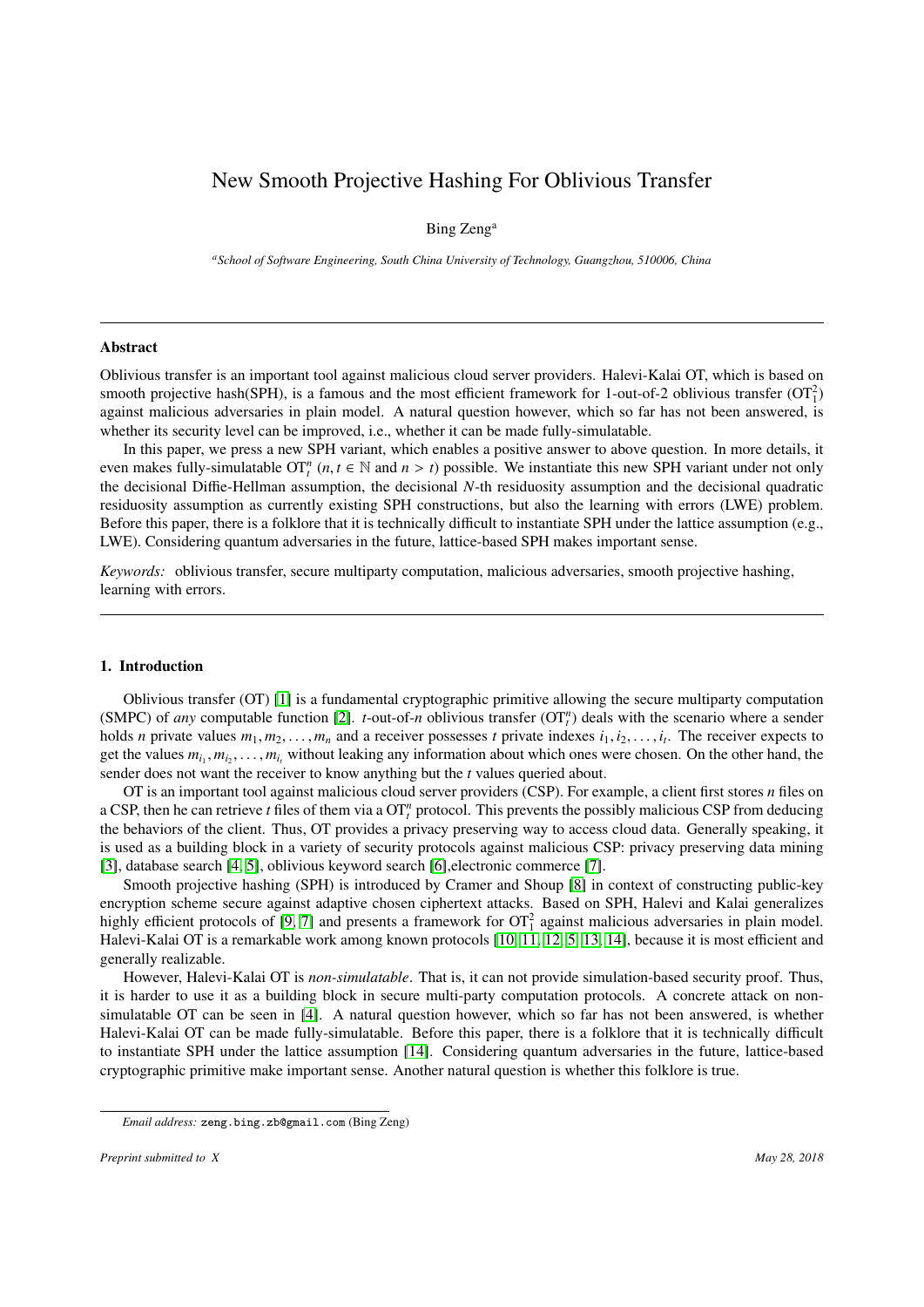### *1.1. Our Contribution*

In this paper, we present a new SPH. Using this new SPH, [\[15\]](#page-19-4) not only present a positive answer to the first question but also present a fully-simulatable framework for general  $\text{OT}_t^n$   $(n, t \in \mathbb{N}$  and  $n > t)$ . We tress that  $\text{OT}_t^n$  has its own interesting when compare it with  $OT_1^2$ . First, there are many applications for  $OT_i^n$  itself. Second, when an efficient  $\text{OT}_t^n$  protocol is needed in practice, it is unknown how to construct it from a known  $\text{OT}_1^2$  protocol. Please see [\[15\]](#page-19-4) for more discussions.

We present a negative answer to the second question. Specifically, we instantiate this new SPH variant under not only the decisional Diffie-Hellman assumption, the decisional *N*-th residuosity assumption and the decisional quadratic residuosity assumption as currently existing SPH constructions, but also the learning with errors (LWE) problem.

We present a useful lemma related to probability ensembles. Loosely speaking, we shows that if probability ensembles *X* and *Y* are computationally indistinguishable, then multiple probability ensembles  $(X_1, X_2, \dots, X_n)$  $Y_1, Y_2, \dots, Y_l$  and multiple probability ensembles gained by arbitrarily permutating the former are computationally indistinguishable too, where each *X<sup>i</sup>* (*Y<sup>i</sup>* , respectively) is independent and employs the sample algorithm as *X* (*Y*, respectively). Please see Lemma [34](#page-9-0) for the details.

### *1.1.1. Cryptographic Approach*

The SPH variant used in [\[16\]](#page-19-5) was called *verifiably smooth projective hash family*. It deals with two types of instances (smooth and projective) which are computationally indistinguishable due to a property called *hard subset membership*. Nonetheless, another property called *verifiable smoothness* provides a way to verify whether at least one of a two instances is smooth. In the remaining of this paper, we are to denote verifiably smooth projective hash family with hard membership property by VSPH-HM.

For each instance *x* of each type, there are two kinds of keys (hash keys and projection keys). In addition, every projective instance holds a witness while no smooth instance does so. A hash value is computed from a hash key (i.e., Hash( $x$ ,  $hk$ )) while a projection value is computed from a projection key and a witness (i.e., pHash( $x$ ,  $pk$ ,  $w$ )). For a smooth instance, the projection value reveals almost no knowledge about the hash value due to a property called *smoothness*. However, for a projective instance, the projection value equals the hash value. This fact is guaranteed by another property called *projection*.

Despite the notion of VSPH-HM can be used to deal with  $OT_1^n$ , it seems difficult to extend it to handle the general case  $\text{OT}_t^n$ . The reason is that, to hold verifiable smoothness, both types of instances have to be generated in a dependent way. This makes it difficult to design an algorithm checking that at least *t* of *n* arbitrary instances are smooth without leaking any information to the adversaries which could be used to distinguish smooth instances from projective instances. Therefore, even constructing a non-simulatable protocol for  $OT_t^n$  as in [\[16\]](#page-19-5) seems difficult.

Another problem comes from the fact that, for a protocol using a VSPH-HM, it is impossible to gain simulationbased security in the case where only the receiver is corrupted. The reason is that, to extract the adversary's real input in this case, the simulator has to identify the projective part of a smooth-projective instance pair. However, this is computationally impossible because of the hard subset membership assumption.

Seeing the above difficulties, we define a new variant of SPH called *smooth projective hash family with distinguishability and hard subset membership* (SPH-DHM). The most essential difference between the notions of SPH-DHM and VSPH-HM is that a SPH-DHM also provides witnesses to the smooth instances while verifiable smoothness is removed. Furthermore, we introduce the *distinguishability* property providing a way to differentiate smooth instances from projective ones when needed witnesses are given. This enables a SPH-DHM to generate both types of instances independently. Further, this enables a SPH-DHM to treat fully-simulatable  $OT<sub>t</sub><sup>n</sup>$ . Please see [\[15\]](#page-19-4) for more discussions.

### *1.1.2. Instantiation of the SPH*

We will present an instantiation of a SPH-DHM based on the learning with errors (LWE) assumption following the original design of the public key cryptosystem from [\[17\]](#page-19-6). Prior to our construction, it was thought to be technically difficult to instantiate a SPH under this assumption. We observed that the algorithm Hash(.) (computing hash values) could be viewed as an encryption algorithm while pHash(.) (computing projection values) could be interpreted as a decryption algorithm. Our instantiation idea is to take public-private key pairs as projective instance-witness pairs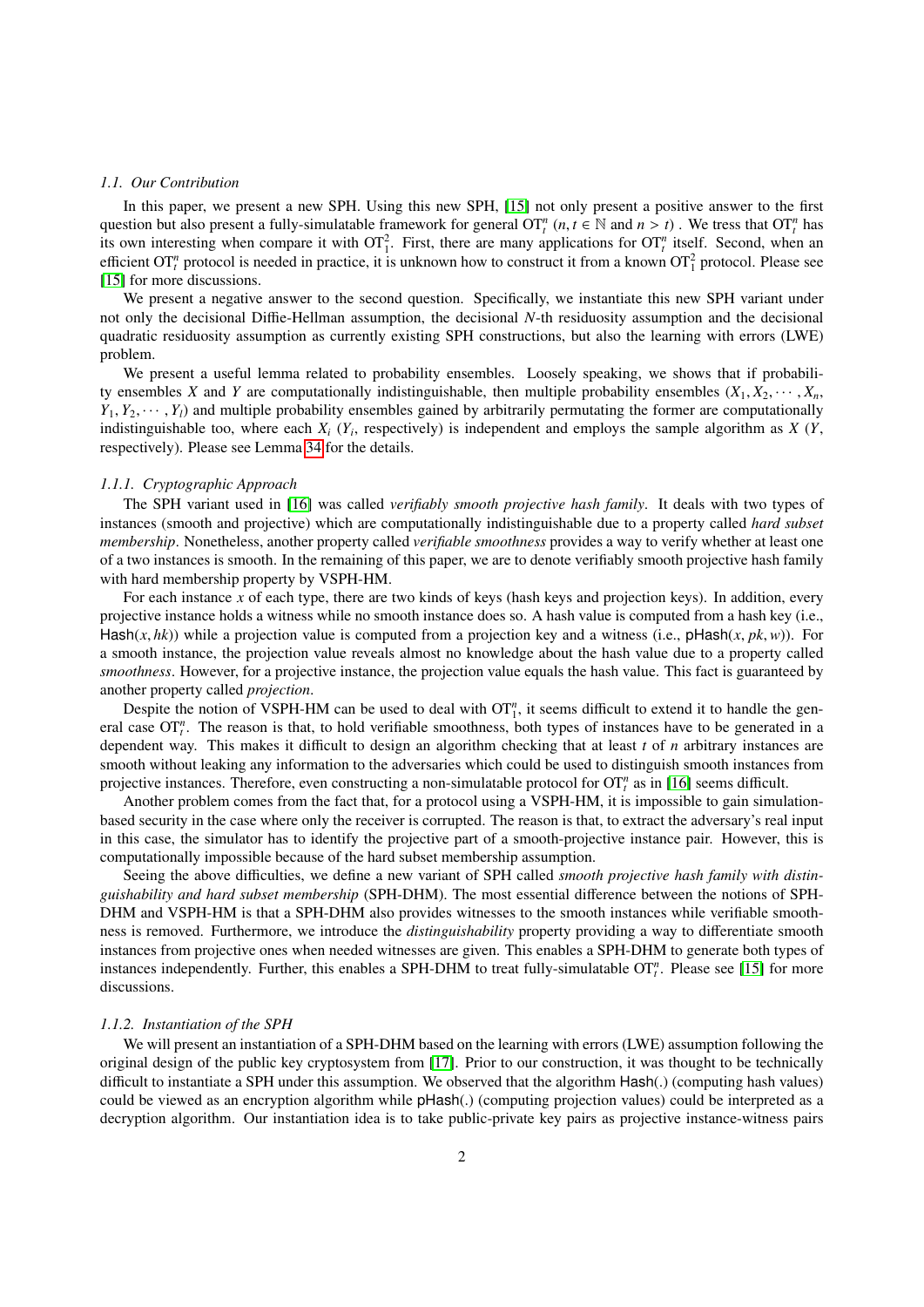and take messy public-private key pairs<sup>[1](#page-2-0)</sup> as smooth instance-witness pairs. With this identification, we can see that normal public keys and messy public keys can provide projection and smoothness, respectively. To implement this idea, we let the key generator (i.e., the algorithm generating the hash-projection key pairs) take an instance as a part of its input. This is a technical difference between a SPH-DHM and a SPH. Besides the LWE assumption, we also show that a SPH-DHM can be instantiated under the DDH assumption, the decisional *N*-th residuosity (DNR) assumption and the decisional quadratic residuosity (DQR) assumption as for previous existing SPH.

## *1.2. Related Work*

Smooth projective hashing is introduced by Cramer and Shoup [\[8\]](#page-18-7). It usually provides conceptual simplicity, modular design, and generally realizability. Originally it is used to construct efficient public-key encryption scheme (PKE) secure against adaptive chosen ciphertext attacks. Lately SPH is widely used in various contexts such as OT and password-based authenticated key exchange (PAKE).

OT [\[1\]](#page-18-0) is a fundamental cryptographic primitive allowing the secure multiparty computation (SMPC) of *any* computable function [\[2\]](#page-18-1). Based on SPH, Halevi and Kalai present a framework for  $OT_1^2$  against malicious adversaries in plain model [\[16\]](#page-19-5), which generalizes the protocols of [\[9,](#page-18-8) [7\]](#page-18-6). [\[18\]](#page-19-7) extends Halevi-Kalai OT and present a framework for OT<sup>*n*</sup> against covert adversaries. There are many SPH-based works achieve higher security level, i.e., universally composable security against adaptive adversaries, which additionally require a trusted setup assumption, i.e., a trusted common reference string. For example, [\[19\]](#page-19-8) gives a  $OT_1^2$  scheme and [\[20,](#page-19-9) [21\]](#page-19-10) proposes generic constructions of  $OT_1^n$ .

PKE. [\[8\]](#page-18-7) present and use SPH to generalize their previous PKE. Later [\[22\]](#page-19-11) finds that SPH can be applied to the leakage-resilient PKE. Following works can be seen in [\[23,](#page-19-12) [24\]](#page-19-13). In constructing identity-based encryption schemes against key leakage attacks, Alwen et al. [\[25\]](#page-19-14) firstly give the concept of ID-based SPH and get three encryption schemes. Recently [\[26\]](#page-19-15) employs SPH to present a framework for PKE satisfying key-dependent message security and a framework for dual-mode cryptosystems.

PAKE is proposed by Bellovin and Merritt [\[27\]](#page-19-16) where authentication is done using a simple password, possibly drawn from a small entropy space subject to exhaustive search. SPH has been extensively used in PAKE, starting with the work of Gennaro and Lindell [\[28\]](#page-19-17) which generalized an earlier construction by [\[29\]](#page-19-18). Following Gennaro-Lindell methodology, [\[30\]](#page-19-19) shows a UC secure PAKE protocol and [\[31,](#page-19-20) [20\]](#page-19-9) presents an adaptively secure PAKE. Later new variants of SPHF are proposed to enable the construction of one-round PAKE schemes [\[32,](#page-19-21) [33,](#page-19-22) [21\]](#page-19-10).

#### *1.3. Paper Organization*

In the next section, we describe the notations used throughout our work and the security definition for  $OT_t^n$ . In Section [3,](#page-4-0) we define a new variant of smooth projective hash (i.e. SPH-DHM). In Section [4,](#page-6-0) we reduce the construction of SPH-DHM to considerably simpler hash families. In Section [5,](#page-11-0) we instantiate those simpler families under the DDH, LWE, DQR, DNR assumptions, respectively.

### 2. Preliminaries

Most notations and concepts mentioned in this section come from [\[34,](#page-19-23) [35,](#page-19-24) [36\]](#page-19-25) and we tailored them to deal with  $OT<sub>t</sub><sup>n</sup>$ .

#### *2.1. Basic Notations and Definitions*

We set the following notations for this paper:

- N: set of natural numbers.
- *k*: *security parameter* where  $k \in \mathbb{N}$ . It is used to measure the security of the underlying computational assumptions (e.g., the DDH assumption).
- [*n*]: the set  $\{1, 2, \ldots, n\}$  where  $n \in \mathbb{N}$ .

<span id="page-2-0"></span><sup>&</sup>lt;sup>1</sup>A key is called *messy* if a ciphertext generated under such a key carries no information (statistically) about the corresponding plaintext.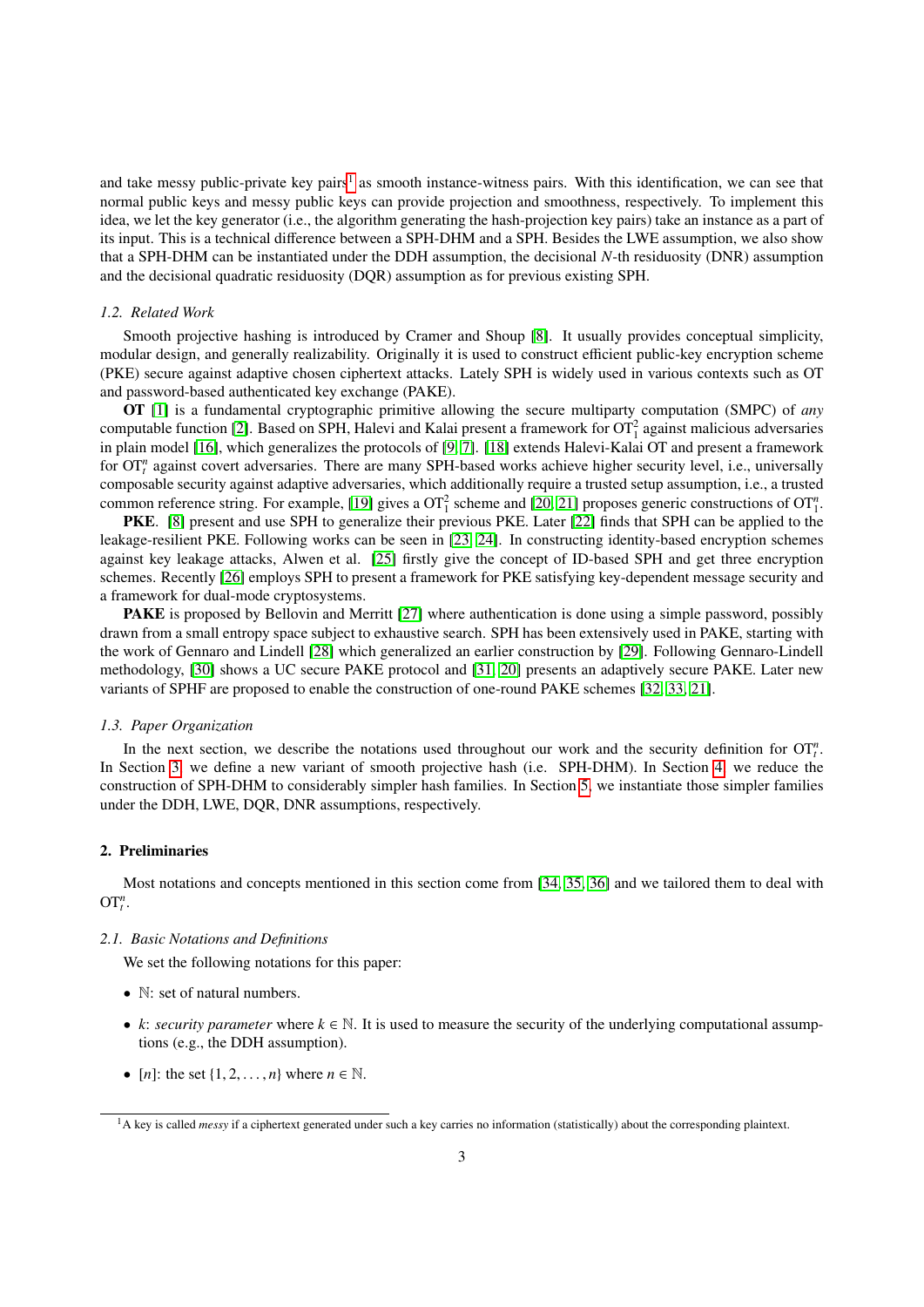- $\Psi = \{T \subseteq [n] : |T| = t\}$ : the set of the receiver's all legal private inputs in *t*-out-of-*n* oblivious transfer.
- $\vec{x}$  $\langle i \rangle$ : the *j*-th entry of the vector  $\vec{x}$ .
- $S_n$ : the set of all permutations of [*n*] where  $n \in \mathbb{N}$ .
- $\sigma(\vec{x})$ : the vector gained by shifting the *i*-th entry of the *n*-vector  $\vec{x}$  to the  $\sigma(i)$ -th entry where  $\sigma \in S_n$ . In other words,  $\sigma(\vec{x})$  denotes the vector  $\vec{y}$  such that:  $\forall i \in [n]$   $\vec{y}\langle\sigma(i)\rangle = \vec{x}\langle i\rangle$ .
- Poly(.): an unspecified positive polynomial.
- $\{0, 1\}^*$ : set of all bitstrings.
- $\alpha \in U$  *D*: an element  $\alpha$  chosen uniformly at random from a domain *D*.
- $\alpha \in Y$  *D*: an element  $\alpha$  chosen from a domain *D* according the probabilistic distribution  $\chi$ .
- |*X*|: the cardinality of a finite set *X*.

**Definition 1.** *A (positive) function*  $\mu$ (*.) is called* negligible in *k, if and only if:* 

$$
\forall \mathsf{Poly}(\cdot) > 0 \,\exists k_0 \in \mathbb{N} \, : \forall k > k_0 \quad \mu(k) < 1/\mathsf{Poly}(k).
$$

Definition 2. *A* probability ensemble

$$
X \stackrel{def}{=} \{X(1^k, a)\}_{k \in \mathbb{N}, a \in \{0,1\}^*}
$$

*is an infinite sequence of random variables indexed by* (*k*, *<sup>a</sup>*)*, where a represents various types of inputs used to sample the instances according to the distribution of the random variable*  $X(1^k, a)$ *.* 

Definition 3. *A probability ensemble X is* polynomial-time constructible*, if there exists a* probabilistic polynomialtime *(PPT)* sampling algorithm Samp(.) such that for any a, any k, the random variables Samp( $1^k$ , *a*) and  $X(1^k, a)$ <br>are identically distributed *are identically distributed.*

Definition 4. *Let X*, *Y be two probability ensembles. We say they are* computationally indistinguishable*, denoted by*  $X \subseteq Y$ , if for any non-uniform PPT algorithm D with auxiliary input  $z = (z_k)_{k \in \mathbb{N}}$  (where each  $z_k \in \{0, 1\}^*$ ), there exists<br>a negligible function  $u(x)$  such that for any sufficiently large k and any  $a \in \{0, 1\}^*$  $a$  negligible function  $\mu(.)$  such that for any sufficiently large k and any  $a \in \{0,1\}^*$ , it holds that

$$
|\text{Prob}(D(1^k, a, X(1^k, a), z_k) = 1) - \text{Prob}(D(1^k, a, Y(1^k, a), z_k) = 1)| \leq \mu(k).
$$

Definition 5. *Let X*, *Y be two probability ensembles. They are said to be* statistically indistinguishable*, denoted by*  $X \stackrel{s}{=} Y$ , *if their statistical difference is negligible. More specifically, if there exists a negligible function*  $\mu(.)$  *such that* 

$$
1/2 \cdot \sum_{\alpha \in \{0,1\}^*} |\text{Prob}(X(1^k, a) = \alpha) - \text{Prob}(Y(1^k, a) = \alpha)| = \mu(k).
$$

**Definition 6.** Let X, *Y* be two probability ensembles. They are said to be identical, denoted by  $X \equiv Y$ , if the distribu*tions of*  $X(1^k, a)$  *and*  $Y(1^k, a)$  *are identical.* 

**Remark 7.** Let X, *Y* be two probability ensembles. We obviously have:  $X \equiv Y$  implies  $X \stackrel{s}{=} Y$  and  $X \stackrel{s}{=} Y$  implies  $Y \subseteq Y$  $X \stackrel{c}{=} Y$ .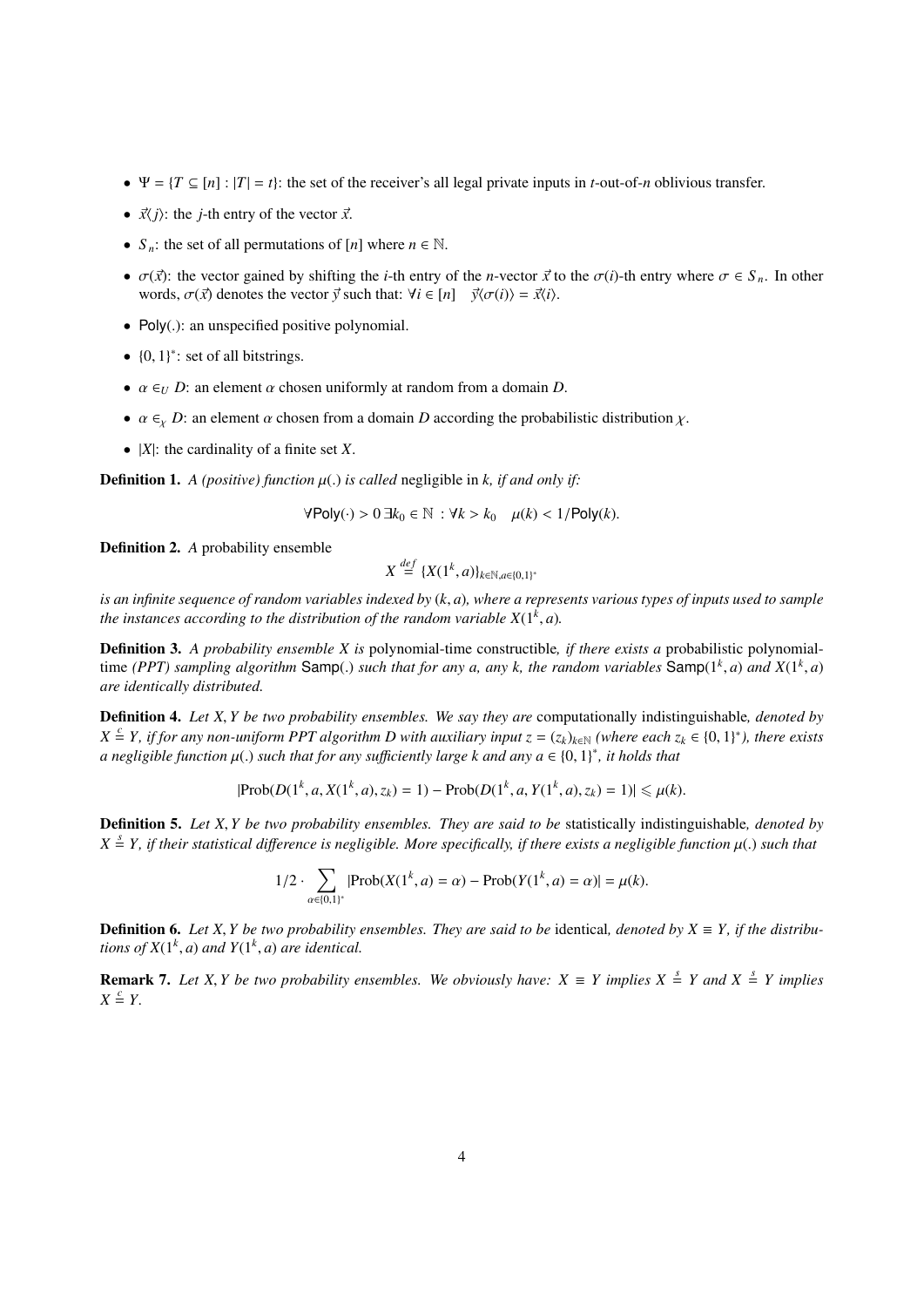### *2.2. Smooth Projective Hash*

Halevi and Tauman Kalai applied the following SPH variant to construct a protocol for  $OT_1^2$ .

**Definition 8** ([\[16\]](#page-19-5)). *A hash family*  $H$  *is defined by means of the following PPT algorithms*  $H = (PG, IS, IT, KG, Hash, pHash):$ 

- *Parameter generator* PG*: it takes a security parameter k as input and returns a hash parameter* Λ*: i.e.* Λ ←  $PG(1^k)$ .
- *Instance sampler* IS*: it takes a security parameter k and a hash parameter* Λ *as input and returns a triple, i.e.,*  $(x, w, \ddot{x}) \leftarrow \mathsf{IS}(1^k, \Lambda)$ , where  $\dot{x}$  is a projective instance,  $\dot{w}$  is one of its witnesses,  $\ddot{x}$  is a smooth instance.
- *Instance-testing algorithm* IT*: it tests the parameters*  $\Lambda$  *and two strings*  $x_0, x_1, i.e., \Pi(\Lambda, x_0, x_1) \in \{0, 1\}$ . The *intent is to test that at least one of*  $x_0$ ,  $x_1$  *is a smooth instance.*
- *Key generator* KG*: it takes a security parameter k, a hash parameter* Λ *and an instance x as input and outputs a hash-projection key pair* (*hk*, *pk*): *i.e.*, (*hk*, *pk*) ← KG( $1^k$ ,  $\Lambda$ ).
- *Hash algorithm* Hash*: it takes a security parameter k, a hash parameter* Λ*, an instance x and a hash key hk as input and outputs a value y: i.e.*,  $y \leftarrow$   $\text{Hash}(1^k, \Lambda, x, hk)$ *.*
- *Projection algorithm* pHash*: it takes a security parameter k, a hash parameter* Λ*, an instance x, a projection key pk and a witness w of x as input and outputs a value y: i.e.,*  $y \leftarrow \text{pHash}(1^k, \Lambda, x, pk, w)$ *.*

The *smoothness* requires that for any  $\ddot{x}$ , its projection key and hash value are almost uniformly distributed. The *projection* requires that for any *x* and any its hash-projection key pair (*hk*, *pk*), its hash value equals its projection value. The *verifiable smoothness* requires that if  $IT(\Lambda, x_0, x_1) = 1$ , then at least one of  $x_0, x_1$  is a smooth instance. The *hard subset membership* requires the smooth instances  $\ddot{x}$  and projective instances  $\dot{x}$  are computationally indistinguishable. We let VSPH-HM denote the hash family which holds all properties mentioned here.

### <span id="page-4-0"></span>3. A New Smooth Projective Hash

Since previous definitions of SPH do not suffice for our application, we define another variant of SPH.

<span id="page-4-1"></span>**Definition 9.** A  $(n, t)$ -hash family  $H$  is defined by means of the following PPT algorithms  $H = (PG, IS, pIS, Check, DI, c)$ KG, Hash, pHash)*:*

- *Parameter generator* PG*: it takes a security parameter k as input and returns a hash parameter* Λ*: i.e.* Λ ←  $PG(1^k)$ .
- *Checker* Check*: it takes a security parameter k and a hash parameter* Λ *as input and returns an indicator bit*  $b \in \{0, 1\}$ : *i.e.*  $b \leftarrow \text{Check}(1^k, \Lambda)$ . The objective is to check that  $\Lambda$  was correctly generated.
- *Instance sampler* IS*: it takes a security parameter k and a hash parameter* Λ *as input and returns a vector*  $\vec{a} = ((\dot{x}_1, \dot{w}_1), \dots, (\dot{x}_t, \dot{w}_t), (\ddot{x}_{t+1}, \dddot{w}_{t+1}), \dots, (\ddot{x}_n, \dddot{w}_n))$  (i.e.,  $\vec{a} \leftarrow \text{IS}(1^k, \Lambda)$ ) where each entry of  $\vec{a}$  is an instance-<br>witness pair with the first t pairs are projective and the last  $n - t$  *witness pair with the first t pairs are projective and the last n* − *t pairs are smooth.*
- *Projective instance sampler* pIS*: similar to* IS *with exception that all n instances are projective.*
- *Distinguisher* DI*: it takes a security parameter k, a hash parameter* <sup>Λ</sup> *and an instance-witness pair* (*x*,*w*) *as input and outputs an indicator value b: i.e., b* ← DI(1*<sup>k</sup>* , <sup>Λ</sup>, *<sup>x</sup>*,*w*)*. Its goal is to distinguish smooth instances and projective instances.*
- *Key generator* KG*: it takes a security parameter k, a hash parameter* Λ *and an instance x as input and outputs a hash-projection key pair* (*hk*, *pk*): *i.e.*, (*hk*, *pk*) ← **KG**(1<sup>*k*</sup>,  $\Lambda$ , *x*).
- *Hash algorithm* Hash*: it takes a security parameter k, a hash parameter* Λ*, an instance x and a hash key hk as input and outputs a value y: i.e.*,  $y \leftarrow \text{Hash}(1^k, \Lambda, x, hk)$ .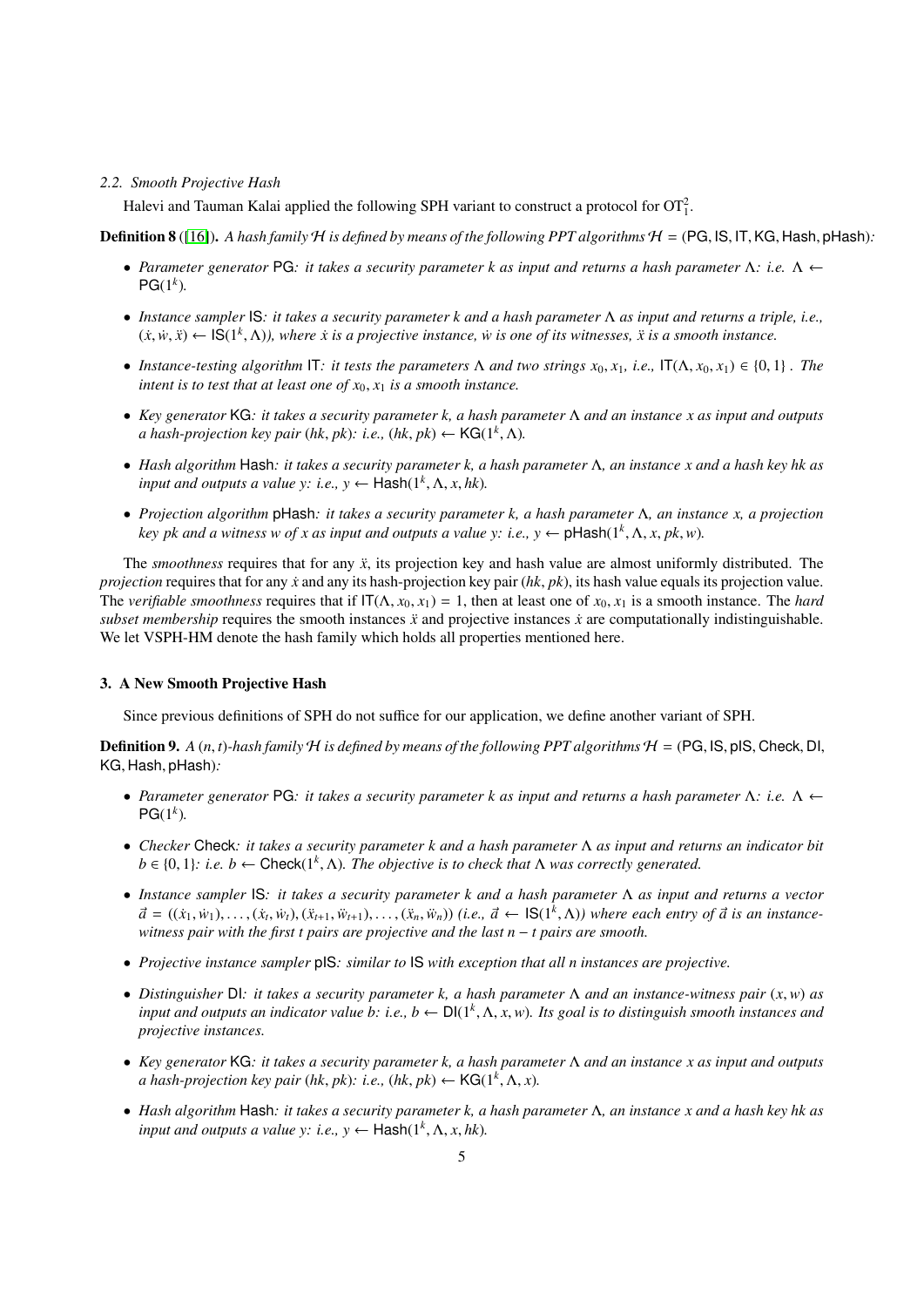• *Projection algorithm* pHash*: it takes a security parameter k, a hash parameter* Λ*, an instance x, a projection key pk and a witness w of x as input and outputs a value y: i.e.,*  $y \leftarrow \text{pHash}(1^k, \Lambda, x, pk, w)$ *.* 

Definition 10. *For a given hash parameter* Λ*, if* Check *outputs* 1*, then* Λ *is said to be* legal*; otherwise, it is said to be* illegal*.*

Remark 11. *It is obvious that any* Λ *generated by* PG *is legal.*

**Definition 12.** *Let*  $R = \{(x, w) : x, w \in \{0, 1\}^*\}$  *be a relation. For a legal*  $\Lambda$ *, we define its* projective relation *as*  $\dot{R}_{\Lambda} = \{(x, w) : (x, w) : (x, w) \}$  *s generated by*  $|S(1^k, \Lambda)|$  and *its* smooth relation *as*  $\{(x,w): (x,w) \text{ is generated by } \mathbb{S}(1^k,\Lambda)\}\$  and its smooth relation as  $\ddot{R}_{\Lambda} = \{(x,w): (x,w) \text{ is generated by } \mathbb{S}(1^k,\Lambda)\}.$ 

<span id="page-5-2"></span>Definition 13 (Distinguishability). *For any legal hash parameter* <sup>Λ</sup>*, any instance-witness pair* (*x*,*w*)*, we require:*

$$
\mathsf{DI}(1^k, \Lambda, x, w) = \begin{cases} 0 & \text{if } (x, w) \in \mathring{R}_\Lambda, \\ 1 & \text{if } (x, w) \in \mathring{R}_\Lambda, \\ 2 & \text{otherwise.} \end{cases}
$$

**Definition 14.** *If R is a relation, then its* language *is defined as*  $L \stackrel{def}{=} \{x \in \{0, 1\}^* : \exists w((x, w) \in R)\}.$ 

Let  $\dot{L}_{\Lambda}$  and  $\ddot{L}_{\Lambda}$  be the languages of relation  $\dot{R}_{\Lambda}$  and relation  $\ddot{R}_{\Lambda}$ , respectively. The properties smoothness and projection to be defined next will ensure that  $\dot{L}_\Lambda \cap \ddot{L}_\Lambda = \emptyset$  holds. That is, no instance can exhibit both smoothness and projection.

Definition 15 (Projection). *For any hash parameter* Λ *generated by* PG(1*<sup>k</sup>* )*, any projective instance-witness pair*  $(x, w)$  generated by  $\mathsf{IS}(1^k, \Lambda)$ , and any hash-projection key pair  $(hk, pk)$  generated by  $\mathsf{KG}(1^k, \Lambda, \dot{x})$ , it holds that

 $\textsf{Hash}(1^k, \Lambda, \dot{x}, \mathit{hk}) = \textsf{pHash}(1^k, \Lambda, \dot{x}, \mathit{pk}, \dot{w}).$ 

**Definition 16.** For an instance-witness vector  $\vec{a} = ((x_1, w_1), \ldots, (x_n, w_n))$ , we define its instance vector as  $x(\vec{a}) \stackrel{def}{=}$  $(x_1, \ldots, x_n)$  *and its* witness vector *as*  $w(\vec{a}) \stackrel{def}{=} (w_1, \ldots, w_n)$ .

<span id="page-5-3"></span>**Definition 17.** *Fix a legal hash parameter* Λ. *If a vector*  $\vec{a}$  *contain at least n* − *t smooth instance-witness pairs, (i.e., at least n* − *t pairs in*  $\ddot{R}_{\Lambda}$ *), then*  $\vec{a}$  *is said to be* legal.

**Remark 18.** *Note that any*  $\vec{a}$  generated by  $\text{IS}(1^k, \Lambda)$  is legal, and the legality of any  $\vec{a}$  that may be maliciously generated can be checked by invoking algorithm  $\text{DI}$  at most n times *generated can be checked by invoking algorithm* DI *at most n times.*

<span id="page-5-0"></span>**Definition 19** (Smoothness). *For any legal hash parameter* Λ, *any legal instance-witness vector*  $\vec{a}$  *(without loss of generality, we assume that the last n – t entries of*  $\vec{a}$  *are smooth), any permutation*  $\sigma \in S_n$ , smoothness *holds if the two probability ensembles*  $SM_1 \stackrel{def}{=} {SM_1(1^k)}_{k \in \mathbb{N}}$  and  $SM_2 \stackrel{def}{=} {SM_2(1^k)}_{k \in \mathbb{N}}$ , specified as follows, are statistically *indistinguishable: i.e.*,  $SM_1 \stackrel{s}{=} SM_2$ . Perfect smoothness *holds, if*  $SM_1 \equiv SM_2$ .

- $G_{\Lambda} \stackrel{def}{=} \{y : x \in L_{\Lambda} \cup L_{\Lambda}, (hk, pk) \leftarrow \mathsf{KG}(1^k, \Lambda, x), y \leftarrow \mathsf{Hash}(1^k, \Lambda, x, hk)\}$  is a set of all possible hash values.
- $Algorithm SmGen<sub>1</sub>(1<sup>k</sup>) works as follows:$ 
	- $-\vec{x} \leftarrow x(\vec{a})$ .
	- $\vdash$  *For each j* ∈ [*n*]*, perform:* (*hk<sub>j</sub>, pk<sub>j</sub>*) ← KG(1<sup>*k*</sup>, Λ,  $\vec{x}$ (*j*)*, y<sub>j</sub>* ← Hash(1<sup>*k*</sup>, Λ,  $\vec{x}$ (*j*)*, hk<sub>j</sub>).*
	- $-$  *Set*  $\overrightarrow{pky} \leftarrow (pk_j, y_j)_{j \in [n]}$  *and output*  $\overrightarrow{pky}$ .
- *Algorithm* SmGen<sub>2</sub>(1<sup>*k*</sup>) *works as* SmGen<sub>1</sub>(1<sup>*k*</sup>) *except that for each j*  $\in$  {*t* + 1, *t* + 2, . . . . , *n*}*, y<sub>j</sub>*  $\in$  *u G*<sub> $\Lambda$ </sub>.
- <span id="page-5-1"></span>• *For i*  $\in$  [2], *algorithm* SM<sub>*i*</sub>(1<sup>*k*</sup>)</sub> *works as follows:*  $\overrightarrow{pky} \leftarrow$  *SmGen<sub><i>i*</sub>(1<sup>*k*</sup>),  $\overrightarrow{pky} \leftarrow \sigma(\overrightarrow{pky})$  *and output*  $\overrightarrow{pky}$ .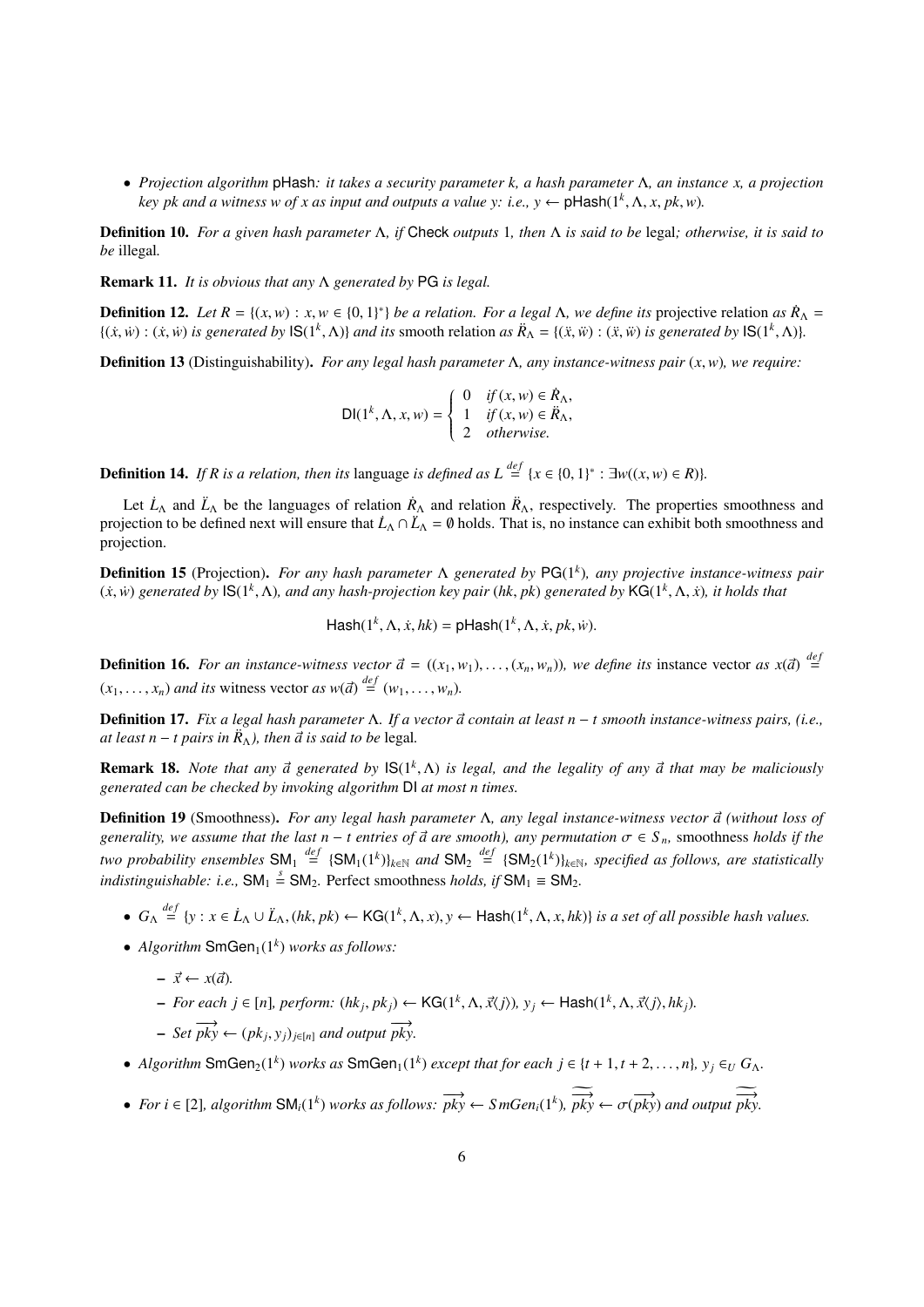**Definition 20** (Hard Subset Membership). *For any*  $\sigma \in S_n$ , the two probability ensembles  $\text{HS}_1 \stackrel{def}{=} {\text{[HS}_1(1^k)}_{k \in \mathbb{N}}$  and  $\text{[Hilb]}_k = {\text{[HS}_1(1^k)}_{k \in \mathbb{N}}$  and  $HS_2 \stackrel{def}{=} \{HS_2(1^k)\}_{k \in \mathbb{N}}$ , specified as follows, are computationally indistinguishable, i.e.,  $HS_1 \stackrel{c}{=} HS_2$ .

- *Algorithm*  $\text{HS}_1(1^k)$  *works as follows:*  $\Lambda \leftarrow \text{PG}(1^k)$ ,  $\vec{a} \leftarrow \text{IS}(1^k, \Lambda)$  *and outputs*  $(\Lambda, x(\vec{a}))$ .
- *Algorithm*  $HS_2(1^k)$  *operates as*  $HS_1(1^k)$  *except that it outputs*  $(\Lambda, \sigma(x(\vec{a})))$ *.*

Remark 21. *In this paper, for a projective instance x*, *its witness w is mainly used to gain the instance's hash value while, for a smooth instance*  $\ddot{x}$ , *its witness*  $\ddot{w}$  *serves as a proof of smoothness (i.e., a proof of*  $\ddot{x} \in L_{\lambda}$ ). The distin*guishability property guarantees that, given the needed witness-vector, projective instances and smooth instances are distinguishable.*

For notational simplicity, we denote a  $(n, t)$ -hash family  $H$  that holds properties smoothness, projection, distinguishability and hard subset membership (*n*, *<sup>t</sup>*)-SPH-DHM. Similarly, we denote a verifiably smooth projective hash family with hard subset membership property [\[16\]](#page-19-5) VSPH-HM. As both our SPH-DHM notion and Halevi and Tauman Kalai's VSPH-HM are used to construct protocols for OT, it is necessary to discuss the differences between these two variants of SPH.

- 1. The major difference between these two notions is that a SPH-DHM not only provides a witness to each projective instance (as a VSPH-HM) but also to every smooth instance. For example, (2, 1)-SPH-DHM samples tuples of form  $((\dot{x}_1, \dot{w}_1), (\ddot{x}_2, \ddot{w}_2))$  while VSPH-HM samples tuples of form  $(\dot{w}, \dot{x}, \ddot{x})$ .
- 2. The hard subset membership property of SPH-DHM is stronger than that of VSPH-HM, because the former requires that indistinguishability holds for multiple instances.
- 3. The key generation algorithm KG of a SPH-DHM takes an additional parameter: an instance *x*. This technical modification makes instantiating such a hash family easier as we will see in Section [5](#page-11-0) using the LWE assumption.
- 4. The instance sampling algorithm IS of a VSPH-HM generates tuples consisting of a smooth instance, a projective instance and its witness. To deal with  $OT<sub>t</sub><sup>n</sup>$ , in a SPH-DHM, the sampling algorithm returns vectors containing *t* projective instance-witness pairs and  $n - t$  smooth instance-witness pairs. As a natural result, the properties of smoothness and hard subset membership are extended to consider instance vectors of *n* entries.
- 5. A SPH-DHM does not need the verifiable smoothness property of a VSPH-HM (implemented by algorithm IT in [\[16\]](#page-19-5)). This property was used by Halevi and Tauman Kalai to verify whether at least one of two instances is smooth. Instead, a SPH-DHM exhibits the distinguishability property (implemented by algorithm DI).
- 6. A SPH-DHM additionally provides an algorithm pIS which plays a key role in simulation-based security proof. In the case that the sender is corrupted, our simulator invokes pIS to cheat the adversary and extract its real input. However, Halevi-Tauman can not offer a simulation-based proof in this case.

### <span id="page-6-0"></span>4. Reducing the Construction Conditions of a SPH-DHM

In order to obtain a (*n*, *<sup>t</sup>*)-SPH-DHM, we need to satisfy a large number of properties and consider multiple instances. In this section, we reduce the design of such a family to the construction of considerably simpler hash families. The basic idea is to generate the instances of each type (projective/smooth) independently.

## <span id="page-6-2"></span>*4.1. Basic Hash Family*

**Definition 22.** A basic hash family H *is defined by means of the same seven PPT algorithms*  $H = (PG, IS, Check, DI, 1)$ KG, Hash, pHash) *as in Definition [9](#page-4-1) with the exception of algorithm* IS *is defined as follows.*

• Instance sampler IS: *it takes a security parameter k, a hash parameter*  $\Lambda$ *, a work mode*  $\delta \in \{0, 1\}$  *as input and outputs an instance-witness pair*  $(x, w)$  (*i.e.,*  $(x, w) \leftarrow \text{IS}(1^k, \Lambda, \delta)$ *). Its goal is to generate projective instance-witness pairs under mode 0 and smooth ones under mode 1 witness pairs under mode* 0 *and smooth ones under mode* 1*.*

<span id="page-6-1"></span>To be consistent with Definition [9,](#page-4-1) we write the instance-witness pair generated under mode  $\delta = 0$  as  $(\dot{x}, \dot{w})$ , and under mode  $\delta = 1$  as  $(\ddot{x}, \ddot{w})$ . The properties of distinguishability and projection are defined as in Section [3.](#page-4-0) However, the properties of smoothness and hard subset membership are defined in considerably simpler way.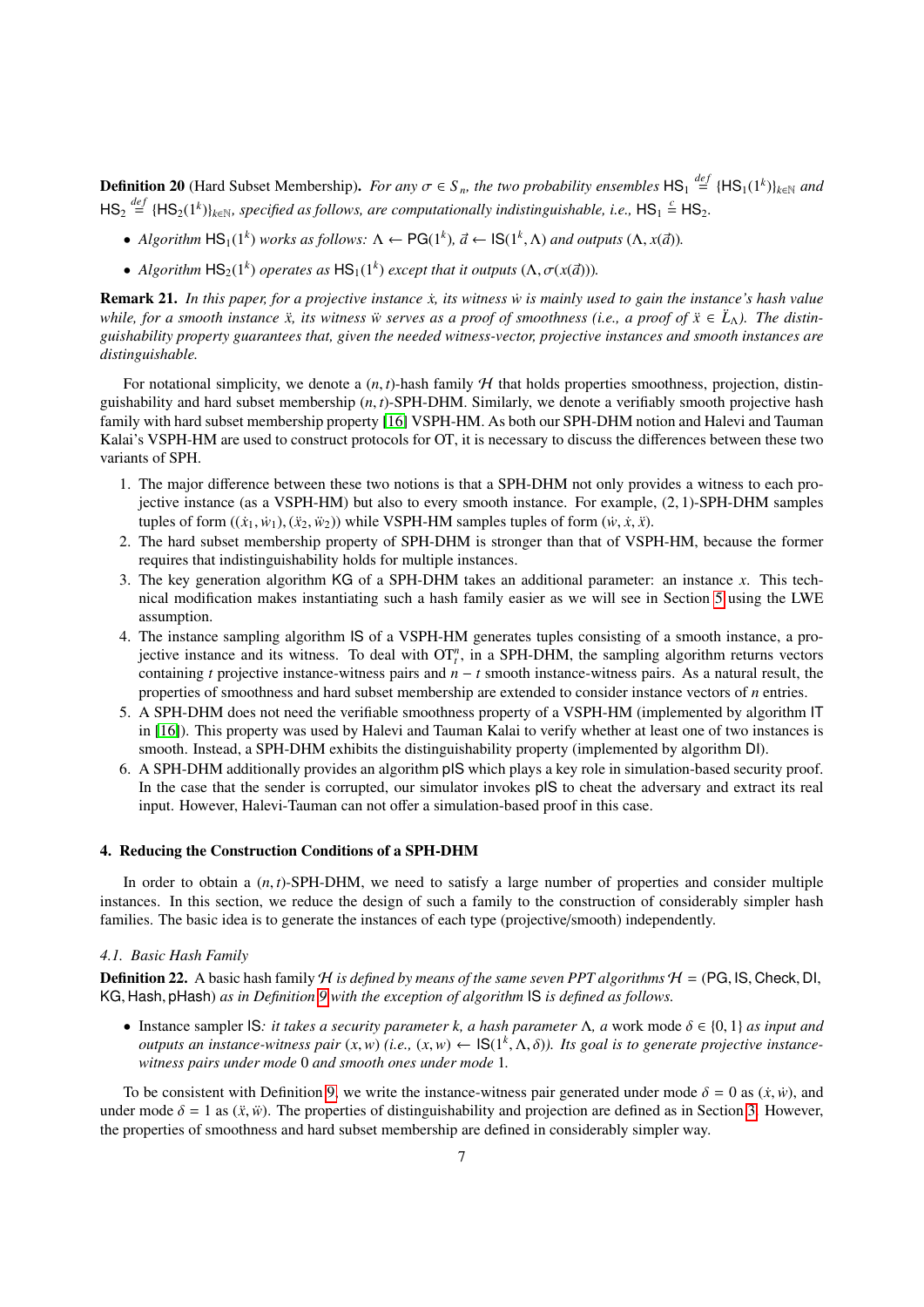**Definition 23** (Smoothness). *For any legal hash parameter* Λ, *any instance-witness* ( $\ddot{x}$ , $\dddot{w}$ ) *generated by* IS(1<sup>k</sup>, Λ, 1)*,*  $\ddot{w}$  is  $\ddot{w}$  is  $\ddot{w}$  is  $\ddot{w}$  is  $\ddot{w}$  is  $\ddot{w}$  is  $\ddot{w}$  smoothness *holds if the two probability ensembles*  $BSM_1 \stackrel{def}{=} \{BSM_1(1^k)\}_{k \in \mathbb{N}}$  and  $BSM_2 \stackrel{def}{=} \{BSM_2(1^k)\}_{k \in \mathbb{N}}$ , specified as follows, are statistically indistinguishable, i.e.,  $BSM_1 \stackrel{s}{=} BSM_2$ . Perfect smoothness *holds, if*  $BSM_1 \equiv BSM_2$ .

- BSM<sub>1</sub>(1<sup>k</sup>): Generate (hk, pk) ← KG(1<sup>k</sup>,  $\Lambda$ ,  $\ddot{x}$ ) and compute  $y \leftarrow$  Hash(1<sup>k</sup>,  $\Lambda$ ,  $\ddot{x}$ ,  $hk$ ). Output (pk, y).
- BSM<sub>2</sub>(1<sup>k</sup>): Compared to BSM<sub>1</sub>(1<sup>k</sup>), the only difference is that  $y \in U$   $G_A$  where  $G_A$  is a set of all possible hash *values (see Definition [19\)](#page-5-0).*

**Definition 24** ([\[8,](#page-18-7) [16\]](#page-19-5)). Let  $0 < ε < 1$ . For any legal hash parameter  $Λ$ , any instance-witness  $(\ddot{x}, \ddot{w})$  generated by  $\textsf{IS}(1^k, \Lambda, 1)$ , *ε*-universality *holds if for any string pk*  $\in \{0, 1\}^*$ , *and any value y*  $\in G_\Lambda$ , *it holds that* 

$$
Prob(\text{Hash}(1^k, \Lambda, \ddot{x}, HK) = y \,|\, PK = pk) \le \varepsilon,
$$

*where*  $(HK, PK) \leftarrow \mathsf{KG}(1^k, \Lambda, \ddot{x})$ *. The probability is taken over the randomness used by* KG*.* 

Intuitively speaking, universality requires that, for any instance-witness  $(\ddot{x}, \ddot{w})$  generated by  $\text{IS}(1^k, \Lambda, 1)$ , the prob-<br>ity of guessing its hash value is at most  $\varepsilon$ . Compared with smoothness,  $\varepsilon$ -universal ability of guessing its hash value is at most  $\varepsilon$ . Compared with smoothness,  $\varepsilon$ -universality relaxes the upper bound of this probability to be a higher value. However, we can efficiently gain smoothness from universality.

<span id="page-7-1"></span>Lemma 25 ([\[8,](#page-18-7) [16\]](#page-19-5)). *Given a basic hash family*  $\tilde{\mathcal{H}}$  *holding universality, then we can efficiently construct a basic hash family* H *holding smoothness.*

The constructive proof of this lemma proceeds in two steps as follows. First, it reduces  $\varepsilon$ -universality to  $\varepsilon$ <sup>c</sup>-<br>considity by simple c-fold "parallelization". Second smoothness is obtained from  $\varepsilon$ -university by universality by simple *c*-fold "parallelization". Second, smoothness is obtained from  $\varepsilon^c$ -university by simply applying<br>the Leftover Hash Lemma (see [37] for this lemma). We refer the reader to [8, 16] for the proof the Leftover Hash Lemma (see [\[37\]](#page-19-26) for this lemma). We refer the reader to [\[8,](#page-18-7) [16\]](#page-19-5) for the proof details.

<span id="page-7-4"></span>**Definition 26** (Hard subset membership). *The two probability ensembles*  $BHS_1 \stackrel{def}{=} \{BHS_1(1^k)\}_{k\in\mathbb{N}}$  and  $BHS_2 \stackrel{def}{=}$  ${BHS}_2(1^k)_{k \in \mathbb{N}}$  *defined as follows, are computationally indistinguishable (i.e.,*  $BHS_1 \stackrel{c}{=} BHS_2$ ).

- BHS<sub>1</sub>(1<sup>k</sup>): Generate  $\Lambda \leftarrow PG(1^k)$  and compute  $(\dot{x}, \dot{w}) \leftarrow IS(1^k, \Lambda, 0)$ *. Output*  $(\Lambda, \dot{x})$ *.*
- BHS<sub>2</sub>(1<sup>k</sup>): Generate  $\Lambda \leftarrow PG(1^k)$  and compute  $(\ddot{x}, \ddot{w}) \leftarrow IS(1^k, \Lambda, 1)$ *. Output*  $(\Lambda, \ddot{x})$ *.*

*4.2. The Reduction Process*

## Construction 1 Reduction Procedure

<span id="page-7-0"></span>**Input:** A basic hash family  $H = (PG, IS, Check, DI, KG, Hash, pHash)$ .

We construct a hash family  $\overline{\mathcal{H}}$  (as defined in Definition [9\)](#page-4-1) having the same algorithms  $\mathcal{H}$  with exceptions of the instance sampling algorithms  $\overline{IS}$  and  $\overline{pIS}(1^k, \Lambda)$  which are defined as follows.

- $\overline{IS}(1^k, \Lambda)$ : For each  $i \in [t], \vec{a}(i) \leftarrow \text{IS}(1^k, \Lambda, 0)$ . For each  $i \in [n] \setminus [t], \vec{a}(i) \leftarrow \text{IS}(1^k, \Lambda, 1)$ . Return  $\vec{a}$ .
- $\overline{pIS}(1^k, \Lambda)$ : For each  $i \in [n]$ ,  $\overrightarrow{a}\langle i \rangle \leftarrow \text{IS}(1^k, \Lambda, 0)$ .

<span id="page-7-2"></span>**Theorem 27.** In Construction [1,](#page-7-0) if the basic hash family  $H$  has (perfect) smoothness, then  $\overline{H}$  holds this property as *well.*

<span id="page-7-3"></span>Theorem 28. *In Construction [1,](#page-7-0) if the basic hash family* H *has the property hard subset membership property, then the hash family*  $\overline{\mathcal{H}}$  *holds this property as well.* 

We will prove the above two theorems in Section [4.2.1](#page-8-0) and Section 4.2.2 respectively. A consequence of these two theorems and Lemma [25,](#page-7-1) we can reduce the construction of a (*n*, *<sup>t</sup>*)-SPH-DHM to the design of a basic hash family having smoothness (or universality), projection, distinguishability and hard subset membership.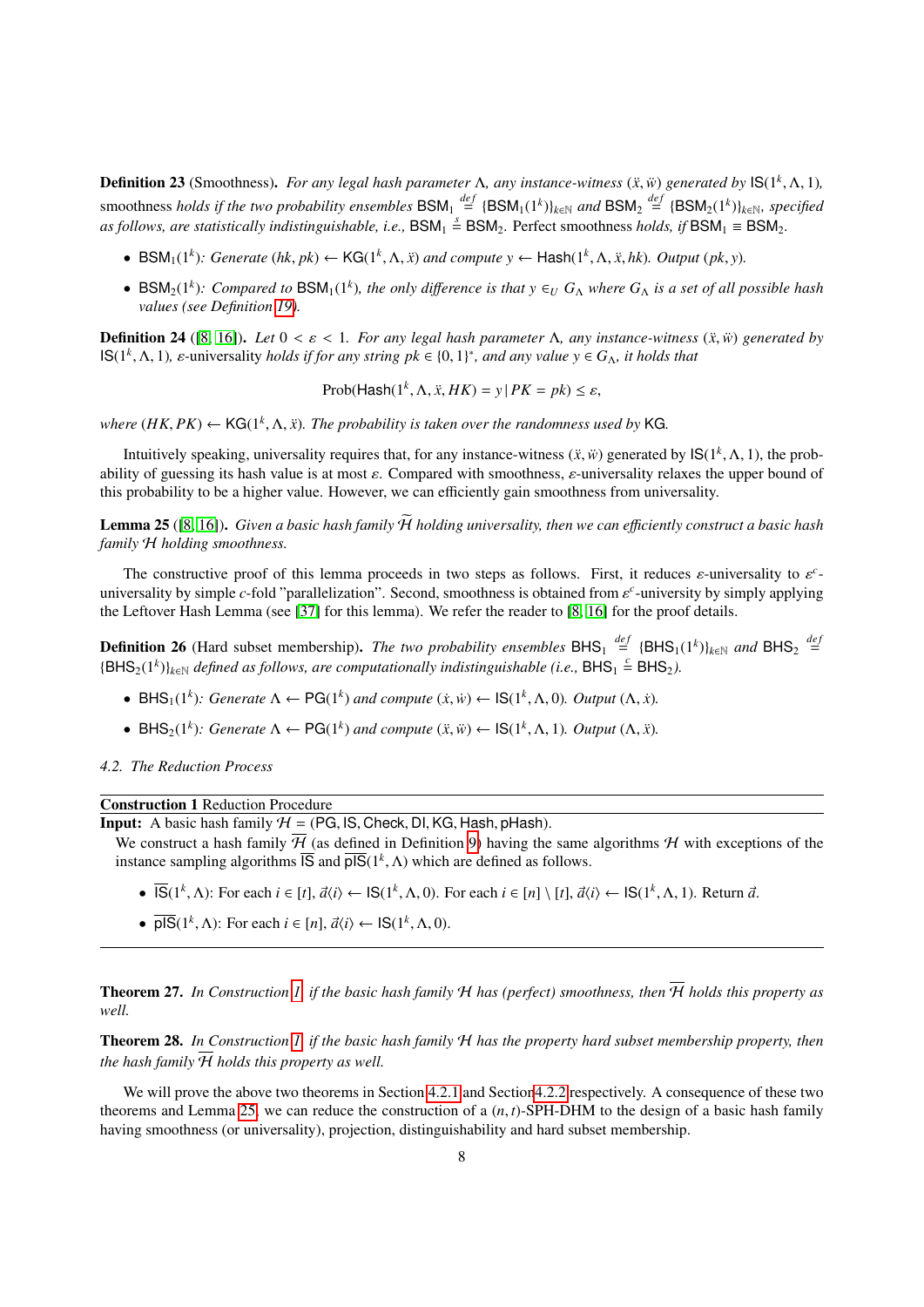<span id="page-8-0"></span>*4.2.1. Proof of Theorem [27](#page-7-2)*

Before starting our demonstration of Theorem [27,](#page-7-2) we need some preliminary results.

**Definition 29.** For any probability ensemble  $X = \{X(1^k, a)\}_{k \in \mathbb{N}, a \in \{0,1\}^*}$ , we define its multiple-sampled probability approach  $\vec{Y}$  as follows: ensemble  $\vec{X}$  *as follows:* 

$$
\vec{X} = \{\vec{X}(1^k, a)\}_{k \in \mathbb{N}, a \in \{0, 1\}^*} \text{ with}
$$

$$
\vec{X}(1^k, a) = (X_1(1^k, a), X_2(1^k, a), \dots, X_n(1^k, a)),
$$

*where each*  $X_i(1^k, a) \equiv X(1^k, a)$  *and each random variable*  $X_i(1^k, a)$  *is independent.* 

<span id="page-8-1"></span>**Lemma 30** ([\[34\]](#page-19-23)). Let X, Y be two probability ensembles, and  $\vec{X}$ ,  $\vec{Y}$  their multiple-sampled probability ensembles, *respectively.*

- *If*  $X \stackrel{s}{=} Y$ *, then*  $\vec{X} \stackrel{s}{=} \vec{Y}$ *.*
- *If X* and *Y* are polynomial-time constructible and  $X \stackrel{c}{=} Y$ , then  $\vec{X} \stackrel{c}{=} \vec{Y}$ .

**Definition 31.** Let  $F \stackrel{def}{=} (f_k)_{k \in \mathbb{N}}$  be a function family. For a probability ensemble  $X = \{X(1^k, a)\}_{k \in \mathbb{N}, a \in \{0,1\}^*}$ , we define its image probability ensemble  $F(X)$  under  $F$  as follows: *its* image probability ensemble *F*(*X*) *under F as follows:*

$$
F(X) = \{f_k(X(1^k, a))\}_{k \in \mathbb{N}, a \in \{0,1\}^*}.
$$

<span id="page-8-2"></span>Lemma 32. *Let X, Y be two probability ensembles and F*(*X*)*, F*(*Y*) *their image probability ensembles, respectively. If*  $X \stackrel{s}{=} Y$ *, then*  $F(X) \stackrel{s}{=} F(Y)$ *.* 

*Proof.*

$$
\frac{1}{2} \sum_{\alpha \in \{0,1\}^*} |\text{Prob}[f_k(X(1^k, a)) = f_k(\alpha)] - \text{Prob}[f_k(Y(1^k, a)) = f_k(\alpha)]| \le \frac{1}{2} \sum_{\alpha \in \{0,1\}^*} |\text{Prob}[X(1^k, a) = \alpha] - \text{Prob}[Y(1^k, a) = \alpha]|.
$$

This shows that the statistical difference between *F*(*X*) and *F*(*Y*) is less than that between *X* and *Y*.

We can now expose our proof of Theorem [27.](#page-7-2)

*Proof.* We only consider smoothness as the proof in the case of perfect smoothness is similar and simpler. We reuse notations SmGen*i*(1*<sup>k</sup>* ), SM*<sup>i</sup>* from Definition [19](#page-5-0) and BSM*<sup>i</sup>* from Definition [23.](#page-6-1)

For the hash family  $\overline{\mathcal{H}}$  in Construction [1,](#page-7-0) we define the following probability ensemble for each  $i \in [2]$  and  $j \in [n]$ .

$$
\mathsf{SM}_{i}^{j} = \{\mathsf{SM}_{i}^{j}(1^{k})\}_{k \in \mathbb{N}} \stackrel{\text{def}}{=} \{\mathsf{SmGen}_{i}(1^{k})\langle j \rangle\}_{k \in \mathbb{N}}.
$$

It is easy to see that:  $\forall j \in \{t + 1, t + 2, \dots, n\}$  SM<sup>*j*</sup> ≡ BSM<sub>*i*</sub>. Combining the fact that basic hash family H holds smoothness (i.e.,  $BSM_1 \stackrel{s}{=} BSM_2$ ) and Lemma [30,](#page-8-1) we have:

$$
\{(\mathsf{SM}_{1}^{t+1}(1^{k}),\ldots,\mathsf{SM}_{1}^{n}(1^{k}))\}_{k\in\mathbb{N}}\stackrel{s}{=}\{(\mathsf{SM}_{2}^{t+1}(1^{k}),\ldots,\mathsf{SM}_{2}^{n}(1^{k}))\}_{k\in\mathbb{N}}.
$$

We introduce the following notations:  $\vec{X} \stackrel{def}{=} \{ (SM_1^1(1^k), \ldots, SM_1^n(1^k)) \}_{k \in \mathbb{N}}$  and  $\vec{Y} \stackrel{def}{=} \{ (SM_2^1(1^k), \ldots, SM_2^n(1^k)) \}_{k \in \mathbb{N}}$ . Looking at the definition of SmGen<sub>*i*</sub>(1<sup>*k*</sup>), we notice:  $\forall j \in [t]$  SM<sub>1</sub><sup>*i*</sup>(1<sup>*k*</sup>)  $\equiv$  SM<sub>2</sub><sup>*i*</sup>(1<sup>*k*</sup>). So, it holds:  $\vec{X} \triangleq \vec{Y}$ .

Let  $F \stackrel{def}{=} (\sigma)_{k \in \mathbb{N}}$  where  $\sigma$  is an arbitrary permutation over set [*n*]. Following Lemma [32,](#page-8-2) we have  $F(\vec{X}) \stackrel{s}{=} F(\vec{Y})$ , i.e.:

$$
\{\sigma(SM_1^1(1^k),\ldots,SM_1^n(1^k))\}_{k\in\mathbb{N}}\stackrel{s}{=}\{\sigma(SM_2^1(1^k),\ldots,SM_2^n(1^k))\}_{k\in\mathbb{N}}.
$$

This means:  $SM_1 \stackrel{s}{=} SM_2$ .

 $\Box$ 

 $\Box$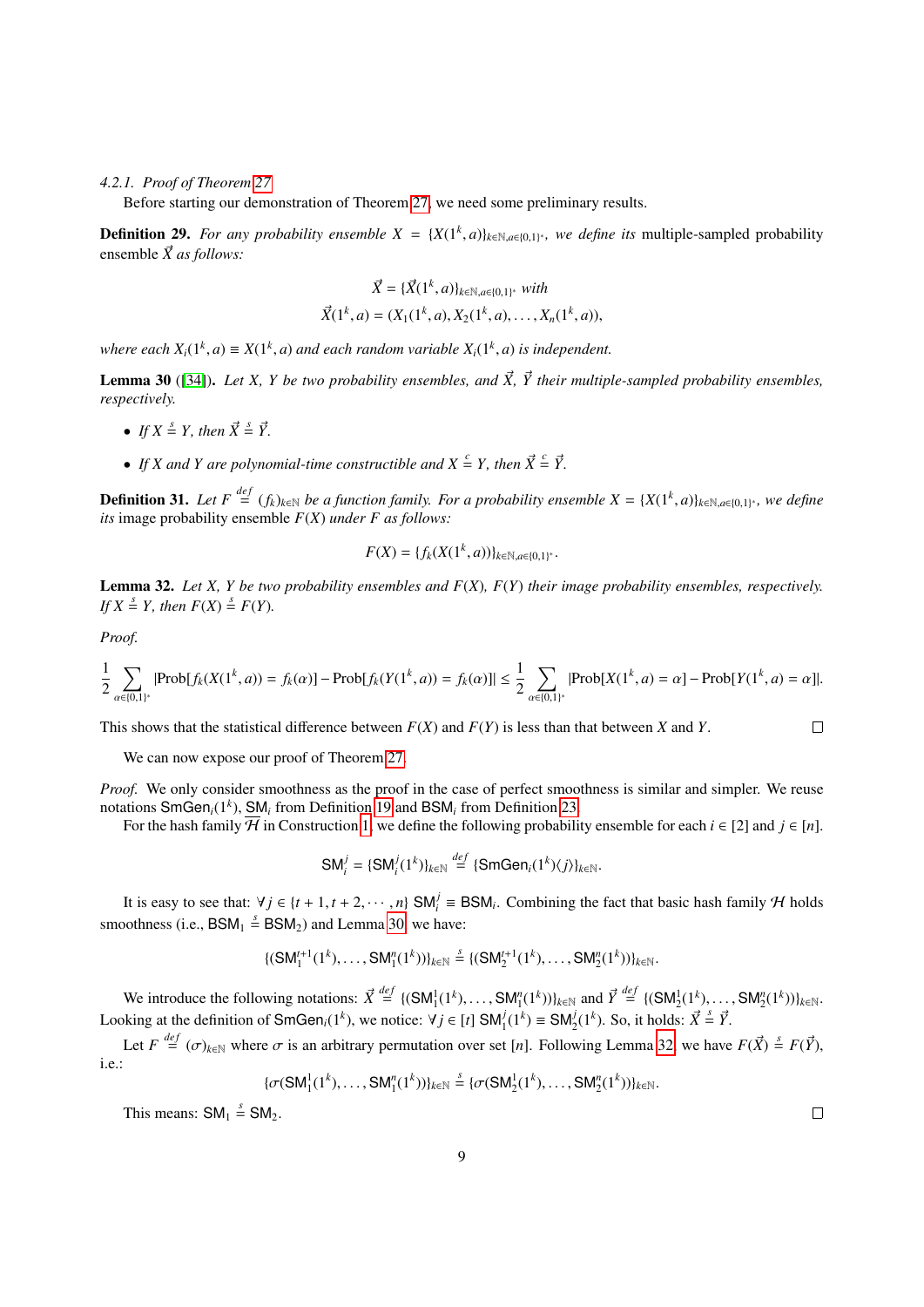### <span id="page-9-1"></span>*4.2.2. Proof of Theorem [28](#page-7-3)*

We start by some preliminary results to be used in our main proof.

**Definition 33.** For any probability ensemble  $X = {X(1^k, a)}_{k \in \mathbb{N}, a \in \{0,1\}^*}$  and  $Y = {Y(1^k, a)}_{k \in \mathbb{N}, a \in \{0,1\}^*}$ , we define their hybrid probability ensemble  $\overrightarrow{XY}$  *as follows:* 

$$
\overrightarrow{XY} = {\overrightarrow{XY}}(1^k, a)_{k \in \mathbb{N}, a \in \{0,1\}^*} with \overrightarrow{XY}(1^k, a) = (X_1(1^k, a), \dots, X_t(1^k, a), Y_{t+1}(1^k, a), \dots, Y_n(1^k, a)),
$$

*where each*  $X_i(1^k, a) \equiv X(1^k, a)$ , each  $Y_i(1^k, a) \equiv Y(1^k, a)$ , and all random variables are independent.

<span id="page-9-0"></span>**Lemma 34.** *Let X, Y be two probability ensembles and*  $\overrightarrow{XY}$  *their hybrid probability ensemble. Let*  $\sigma(\overrightarrow{XY})$  *be the image probability ensemble of*  $\overline{XY}$  *under the function family F*=( $\sigma$ )<sub>*k*∈N</sub> *where*  $\sigma$  *is an arbitrary element of*  $S_n$ *. If*  $X \stackrel{\epsilon}{=} Y$  *and X, Y are polynomial-time constructible, then*  $\overrightarrow{XY} = \sigma(\overrightarrow{XY})$ .

*Proof.* If  $\{\sigma(i)\}_{i\in [t]} \subseteq [t]$ , then the relation  $\overrightarrow{XY} = \sigma(\overrightarrow{XY})$  holds. It remains to consider the case where  $\{\sigma(i)\}_{i\in [t]} \nsubseteq [t]$ . Assume that the lemma is false in this case. Then, there exists a non-uniform PPT distinguisher *D* with auxiliary input  $z = (z_k)_{k \in \mathbb{N}}$ , a polynomial Poly(.), an infinite positive integer set  $G \subseteq \mathbb{N}$  such that, for each  $k \in G$ , we have:

$$
|\text{Prob}(D(1^k, z_k, a, \overrightarrow{XY}(1^k, a)) = 1) - \text{Prob}(D(1^k, z_k, a, \sigma(\overrightarrow{XY}(1^k, a)) = 1)| \ge 1/\text{Poly}(k).
$$
 (1)

Consider  $V \stackrel{def}{=} \{i : i \in [t], \sigma(i) \notin [t]\}$ . We list the elements of *V* in order as  $i_1 < \dots < i_j$ ... <  $i_{|V|}$ . Let  $V_j \stackrel{def}{=} \{i_1, \ldots, i_j\}$ . We define the following  $|V| + 1$  permutations over [*n*].

<span id="page-9-2"></span>
$$
\phi_0(i) = \begin{cases} i & \text{if } i \in V \cup \{\sigma(i')\}_{i' \in V}, \\ \sigma(i) & \text{otherwise.} \end{cases}
$$

For each  $j \in [|V|]$ , we set:

<span id="page-9-3"></span>
$$
\phi_j(i) = \begin{cases} i & \text{if } i \in (V \setminus V_j) \cup \{\sigma(i')\}_{i' \in V \setminus V_j}, \\ \sigma(i) & \text{otherwise.} \end{cases}
$$

In particular:  $\sigma = \phi_{|V|}$ . Note that  $\phi_j(\overrightarrow{XY}(1^k, a))$  is well defined as  $\sigma(\overrightarrow{XY}(1^k, a))$ , because  $\phi_j$  is a permutation over [*n*] as  $\sigma$ . As  $\phi_0(\overrightarrow{XY}(1^k, a))$  is obtained by not swapping positions between  $X(1^k, a)$  and  $Y(1^k, a)$ , it holds that  $\overrightarrow{XY}(1^k, a) =$  $\phi_0(\overline{XY}(1^k, a))$ . So, we have:

$$
|\text{Prob}(D(1^k, z_k, a, \overrightarrow{XY}(1^k, a)) = 1) - \text{Prob}(D(1^k, z_k, a, \sigma(\overrightarrow{XY}(1^k, a))) = 1)|
$$
  
= |\text{Prob}(D(1^k, z\_k, a, \phi\_0(\overrightarrow{XY}(1^k, a))) = 1) - \text{Prob}(D(1^k, z\_k, a, \phi\_{|V|}(\overrightarrow{XY}(1^k, a))) = 1)|. (2)

Using the triangle inequality, we get:

$$
|\text{Prob}(D(1^k, z_k, a, \phi_0(\overrightarrow{XY}(1^k, a))) = 1) - \text{Prob}(D(1^k, z_k, a, \phi_{|V|}(\overrightarrow{XY}(1^k, a))) = 1)|
$$
  

$$
\leq \sum_{j=1}^{|V|} |\text{Prob}(D(1^k, z_k, a, \phi_{j-1}(\overrightarrow{XY}(1^k, a))) = 1) - \text{Prob}(D(1^k, z_k, a, \phi_j(\overrightarrow{XY}(1^k, a))) = 1)|. \quad (3)
$$

Combining Inequality [\(1\)](#page-9-2) to Inequality [\(3\)](#page-9-3), we have:

$$
\sum_{j=1}^{|V|} |\text{Prob}(D(1^k, z_k, a, \phi_{j-1}(\overrightarrow{XY}(1^k, a))) = 1) - \text{Prob}(D(1^k, z_k, a, \phi_j(\overrightarrow{XY}(1^k, a))) = 1)| \ge 1/\text{Poly}(k).
$$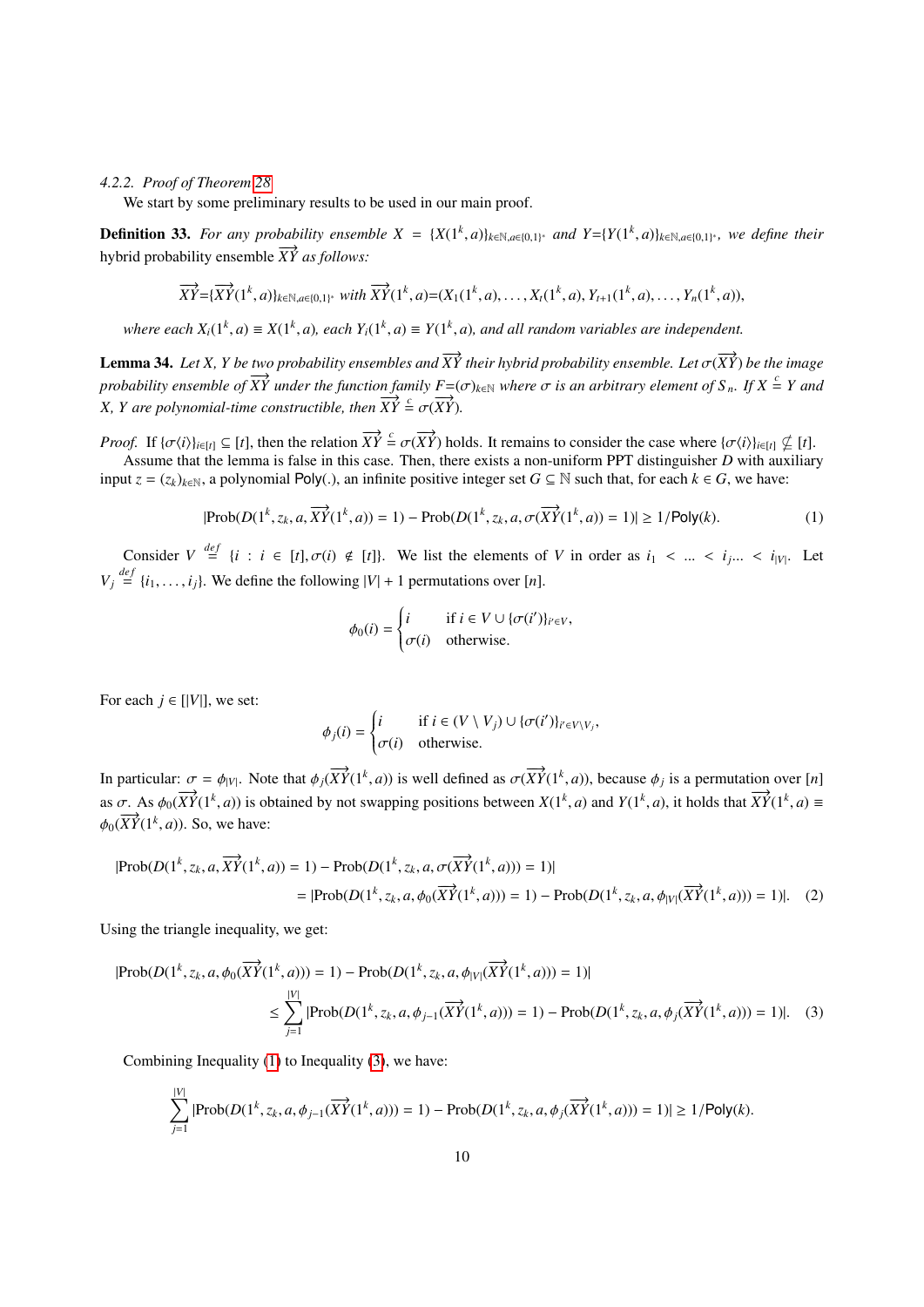So, there exists  $j \in [|V|]$  such that

$$
|\text{Prob}(D(1^k, z_k, a, \phi_{j-1}(\overrightarrow{XY}(1^k, a))) = 1) - \text{Prob}(D(1^k, z_k, a, \phi_j(\overrightarrow{XY}(1^k, a))) = 1)| \ge 1/(|V| \text{Poly}(k)).
$$
 (4)

For any pair of permutations ( $\phi_{j-1}, \phi_j$ ), they differ at values of points  $i_j$  and  $\sigma(i_j)$ . Similarly, for probability ensembles  $\phi_{j-1}(\overrightarrow{XY}(1^k, a))$  and  $\phi_j(\overrightarrow{XY}(1^k, a))$  differ at their *i<sub>j</sub>*-th entry and  $\sigma(i_j)$ -th entry. Specifically,

<span id="page-10-0"></span>
$$
\phi_{j-1}(\overrightarrow{XY}(1^k, a))\langle i_j \rangle \equiv X(1^k, a),
$$
  

$$
\phi_{j-1}(\overrightarrow{XY}(1^k, a))\langle \sigma(i_j) \rangle \equiv Y(1^k, a),
$$
  

$$
\phi_j(\overrightarrow{XY}(1^k, a))\langle i_j \rangle \equiv Y(1^k, a),
$$
  

$$
\phi_j(\overrightarrow{XY}(1^k, a))\langle \sigma(i_j) \rangle \equiv X(1^k, a).
$$

Let  $\overrightarrow{MXY} \stackrel{def}{=} {\overrightarrow{MXY}}(1^k, a)_{k \in \mathbb{N}, a \in \{0,1\}^*}$  where  $\overrightarrow{MXY}(1^k, a)$  is defined as follows.

$$
\forall d \in [n] \quad \overrightarrow{MXY}(1^k, a) \langle d \rangle \equiv \begin{cases} \phi_{j-1}(\overrightarrow{XY}(1^k, a)) \langle d \rangle & \text{if } d \neq \sigma(i_j) \\ X(1^k, a) & \text{if } d = \sigma(i_j) \end{cases}
$$

Using the triangle inequality, we get:

$$
|\text{Prob}(D(1^k, z_k, a, \phi_{j-1}(\overrightarrow{XY}(1^k, a))) = 1) - \text{Prob}(D(1^k, z_k, a, \overrightarrow{MXY}(1^k, a)) = 1)| +
$$
  
\n
$$
|\text{Prob}(D(1^k, z_k, a, \overrightarrow{MXY}(1^k, a)) = 1) - \text{Prob}(D(1^k, z_k, a, \phi_j(\overrightarrow{XY}(1^k, a))) = 1)|
$$
  
\n
$$
\geq |\text{Prob}(D(1^k, z_k, a, \phi_{j-1}(\overrightarrow{XY}(1^k, a))) = 1) - \text{Prob}(D(1^k, z_k, a, \phi_j(\overrightarrow{XY}(1^k, a))) = 1)|
$$
 (5)

Combining Inequality [\(4\)](#page-10-0) and Inequality[\(5\)](#page-10-1), we know that either

$$
|\text{Prob}(D(1^k, z_k, a, \phi_{j-1}(\overrightarrow{XY}(1^k, a))) = 1) - \text{Prob}(D(1^k, z_k, a, \overrightarrow{MXY}(1^k, a)) = 1)| \ge 1/(2|V| \text{Poly}(k))
$$
(6)

<span id="page-10-3"></span>or

$$
|\text{Prob}(D(1^k, z_k, a, \overrightarrow{MXY}(1^k, a)) = 1) - \text{Prob}(D(1^k, z_k, a, \phi_j(\overrightarrow{XY}(1^k, a))) = 1)| \ge 1/(2|V| \text{Poly}(k))
$$
(7)

Without loss of generality, we assume that Inequality [\(6\)](#page-10-2) holds (in the case where Inequality [\(7\)](#page-10-3) holds, the proof is similar). The difference between  $\overline{MXY}(1^k, a)$  and  $\phi_{j-1}(\overline{XY}(1^k, a))$  is on their  $\sigma(i_j)$ -th entry. Specifically:

<span id="page-10-2"></span><span id="page-10-1"></span>
$$
\overrightarrow{MXY}(1^k, a)\langle \sigma(i_j)\rangle \equiv X(1^k, a),
$$
  

$$
\phi_{j-1}(\overrightarrow{XY}(1^k, a))\langle \sigma(i_j)\rangle \equiv Y(1^k, a).
$$

We can construct a distinguisher *D'* with auxiliary input  $z = (z_k)_{k \in \mathbb{N}}$  for the probability ensembles *X* and *Y* as follows.

•  $D'(1^k, z_k, a, \gamma)$ : Sample an instance vector  $\overrightarrow{mx}$  according to the random variable  $\overrightarrow{MXY}(1^k, a)$  and set  $\gamma$  to be its  $\sigma(i)$ -th entry Return  $D'(1^k, z_k, a, \overrightarrow{mv}$ )  $\sigma(i_j)$ -th entry. Return  $D'(1^k, z_k, a, \overline{mxy})$ .

Obviously, we have:

$$
|\text{Prob}(D'(1^k, z_k, a, X(1^k, a)) = 1) - \text{Prob}(D'(1^k, z_k, a, Y(1^k, a)) = 1)| =
$$
  

$$
|\text{Prob}(D(1^k, z_k, a, \overline{MXY}(1^k, a)) = 1) - \text{Prob}(D(1^k, z_k, a, \phi_{j-1}(\overline{XY}(1^k, a))) = 1)|. \quad (8)
$$

Combining Inequality [\(6\)](#page-10-2) and Inequality[\(8\)](#page-10-4), we obtain:

$$
|\text{Prob}(D'(1^k, z_k, a, X(1^k, a)) = 1) - \text{Prob}(D'(1^k, z_k, a, Y(1^k, a)) = 1)| \ge 1/(2|V| \text{Poly}(k))
$$

which contradicts the fact  $X \stackrel{c}{=} Y$ .

<span id="page-10-4"></span> $\Box$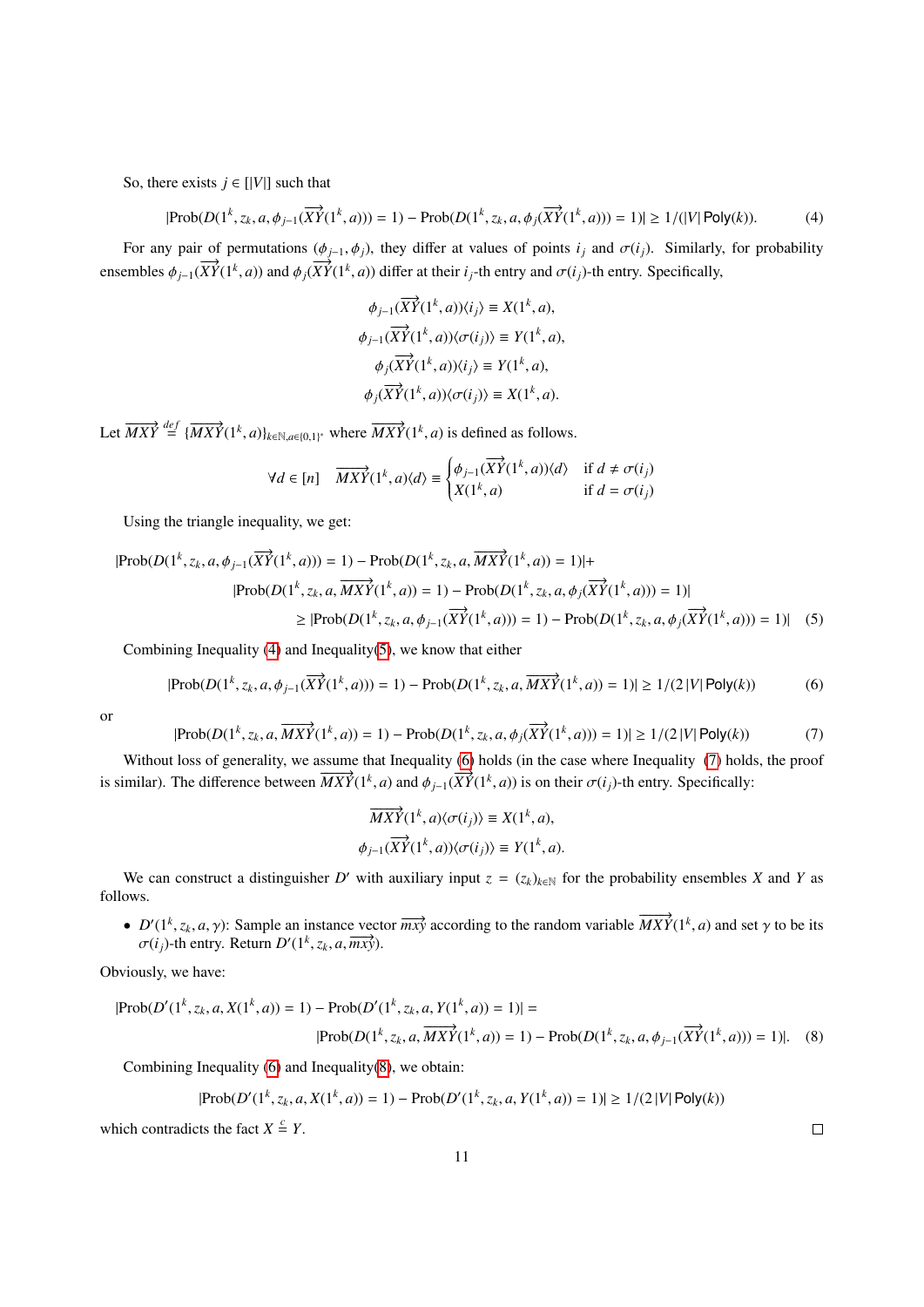**Remark 35.** Let  $Poly_1(.)$ ,  $Poly_2(.)$  be two arbitrary positive polynomials such that  $Poly_1(.) < Poly_2(.)$ . It is easy to verify that  $I$  emma 34 also holds in the case where  $t = Poly_1(k)$ ,  $n = Poly_1(k)$ . *verify that Lemma* [34](#page-9-0) *also holds in the case where t* =  $\text{Poly}_1(k)$ *, n* =  $\text{Poly}_2(k)$ *.* 

We are ready to prove Theorem [28.](#page-7-3)

*Proof.* We reuse the notations HS<sub>i</sub> from Definition [20,](#page-5-1) and BHS<sub>i</sub> from Definition [26.](#page-7-4) For a hash family  $\overline{\mathcal{H}}$  in Con-struction [1,](#page-7-0) we define the following probability ensemble for each  $j \in [n]$ .

 $\mathsf{HS}^j = {\{\mathsf{HS}^j(1^k)\}}_{k \in \mathbb{N}} \stackrel{def}{=} {\{\mathsf{(HS}_1(1^k)(1),\mathsf{HS}_1(1^k)(2)(j)\}}_{k \in \mathbb{N}},$ 

Recall that  $HS_1(1^k)\langle 1 \rangle$  corresponds to the hash parameter  $\Lambda$ , and  $HS_1(1^k)\langle 2 \rangle$  corresponds to the instance vector  $\vec{x}^{\vec{a}}$ . It is easy to see that:  $\forall j \in [t] \overline{HS}^j \equiv \overline{BHS}_1$  and:  $\forall j \notin [t] \overline{HS}^j \equiv \overline{BHS}_2$ . Combining the fact that basic hash family  $\mathcal{U}$  holds the hard subset membership property (*i.e.*  $\overline{PHS}$  is not H holds the hard subset membership property (i.e.,  $BHS_1 \stackrel{c}{=} BHS_2$ ) and Lemma [34,](#page-9-0) we have:

$$
((HS_1(1^k)\langle 1\rangle, HS_1(1^k)\langle 2\rangle\langle 1\rangle), \dots (HS_1(1^k)\langle 1\rangle, HS_1(1^k)\langle 2\rangle\langle n\rangle)) \stackrel{\mathcal{L}}{=} \\
(HS_2(1^k)\langle 1\rangle, HS_2(1^k)\langle 2\rangle\langle 1\rangle), \dots (HS_2(1^k)\langle 1\rangle, HS_2(1^k)\langle 2\rangle\langle n\rangle)).
$$

Since  $HS_1(1^k)\langle 1 \rangle \equiv HS_2(1^k)\langle 1 \rangle$ , we have:

$$
(HS_1(1^k)\langle 1\rangle, HS_1(1^k)\langle 2\rangle\langle 1\rangle, \dots, HS_1(1^k)\langle 2\rangle\langle n\rangle) \stackrel{c}{=} (HS_2(1^k)\langle 1\rangle, HS_2(1^k)\langle 2\rangle\langle 1\rangle, \dots, HS_2(1^k)\langle 2\rangle\langle n\rangle),
$$

 $\Box$ 

That is:  $HS_1 \stackrel{c}{=} HS_2$ .

## <span id="page-11-0"></span>5. Constructing Basic Hash Families

In the previous section, we reduced the existence of a  $(n, t)$ -SPH-DHM to the construction of a basic hash family having smoothness (or universality), projection, distinguishability and hard subset membership. In this section, we show how to create such families under several mathematical hardness assumptions: DDH, LWE, DNR and DQR.

### *5.1. Instantiation under the Decisional Di*ffi*e-Hellman Assumption*

Let  $Gen(1<sup>k</sup>)$  be a PPT algorithm taking a security parameter  $k$  as input and outputting the description of a cyclic group *G* of prime order:  $(g_1, g_2, q) \leftarrow$  Gen(1<sup>k</sup>) where  $g_1, g_2$  and *q* are respectively two distinct generators of *G* and the group order the group order.

Assumption 36. *The* decisional Diffie-Hellman (DDH) assumption *assumes that there is no non-uniform PPT al* $g$ *orithm distinguishing the following two probability ensembles*  $DDH_1 = {DDH_1(1^k)}_{k \in \mathbb{N}}$  *and*  $DDH_2 = {DDH_2(1^k)}_{k \in \mathbb{N}}$ *defined as:*

- DDH<sub>1</sub>(1<sup>k</sup>): Set  $(g_1, g_2, q) \leftarrow$  Gen(1<sup>k</sup>) and choose  $a \in U \mathbb{Z}_q$ ,  $b \in U \mathbb{Z}_q$ . Output  $((g_1, g_2, q), g_1^a, g_2^b)$ .
- DDH<sub>2</sub>(1<sup>k</sup>): Operate as DDH<sub>1</sub>(1<sup>k</sup>) but return (( $g_1, g_2, q$ ),  $g_1^a, g_2^a$ ).

Our DDH-based basic hash family whose syntax is specified in Section [4.1](#page-6-2) is described in Construction [2.](#page-12-0)

Lemma 37. *The hash family obtained from Construction [2](#page-12-0) has perfect smoothness.*

*Proof.* Let  $\Lambda = (g_1, g_2, q)$  be a legal hash parameter. Let  $(\ddot{x}, a) = ((g_1^a, g_2^b), a)$  be an instance-witness pair generated by  $\text{IS}(1^k \Lambda, 1)$ . For this family, the probability ensembles RSM. RSM. an Definition 23 can b  $IS(1^k, \Lambda, 1)$ . For this family, the probability ensembles  $BSM_1$ ,  $BSM_2$  in Definition [23](#page-6-1) can be described as follows.

- BSM<sub>1</sub>(1<sup>k</sup>): Choose  $u \in U \mathbb{Z}_q$  and  $v \in U \mathbb{Z}_q$ . Set  $hk \leftarrow (u, v), pk \leftarrow g_1^u g_2^v$  and  $y \leftarrow g_1^{au} g_2^{bv}$ . Output  $(pk, y)$ .
- BSM<sub>2</sub>(1<sup>*k*</sup>): Run as BSM<sub>1</sub>(1<sup>*k*</sup>) with the exception that  $y \in U$  *G*, where *G* is the group described by (*g*<sub>1</sub>, *g*<sub>2</sub>, *q*).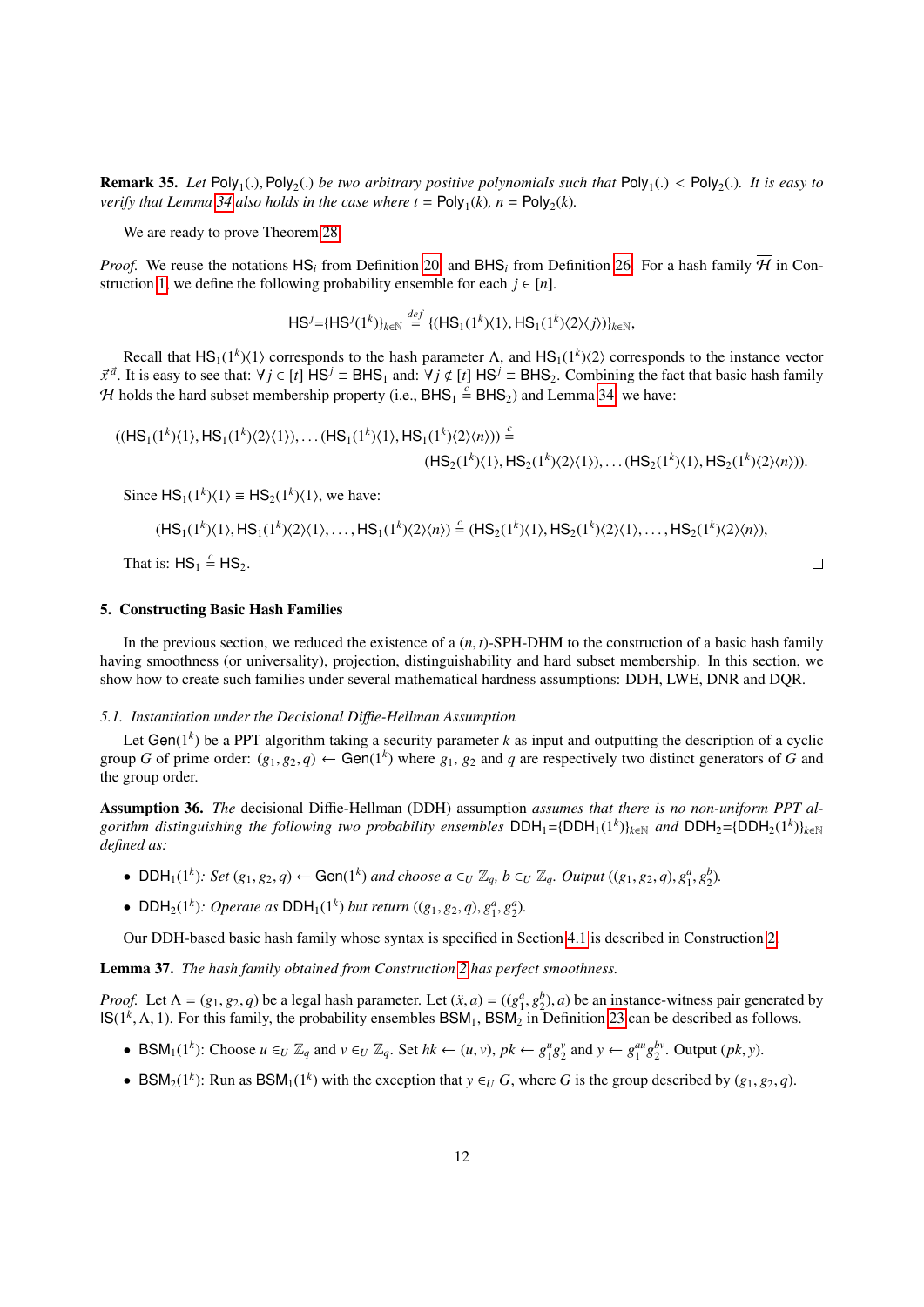<span id="page-12-0"></span>Construction 2 A DDH-based basic hash family

- PG( $1^k$ ): Set  $\Lambda \leftarrow$  Gen( $1^k$ ) and return  $\Lambda$ .
- $\mathsf{IS}(1^k, \Lambda, \delta)$ : Parse  $\Lambda$  as  $(g_1, g_2, q)$  and choose  $a \in U \mathbb{Z}_q$ ,  $b \in U \mathbb{Z}_q$ . Set  $\dot{x} \leftarrow (g_1^a, g_2^a)$ ,  $\dot{w} \leftarrow a$ ,  $\ddot{x} \leftarrow (g_1^a, g_2^b)$  and  $\ddot{w} \leftarrow a$ . Return  $(\dot{x}, \dot{w})$  if  $\delta = 0$  or  $(\ddot{x}, \ddot{w})$  i  $\ddot{w} \leftarrow a$ . Return  $(\dot{x}, \dot{w})$  if  $\delta = 0$  or  $(\ddot{x}, \ddot{w})$  if  $\delta = 1$ .
- Check( $1^k$ ,  $\Lambda$ ): Parse  $\Lambda$  as ( $g_1, g_2, q$ ). If *q* is a prime number of appropriate bitlength, and  $g_1, g_2$  are two distinct generators then outputs 1. Otherwise output 0. distinct generators, then outputs 1. Otherwise, output 0.
- $Dl(1^k, \Lambda, x, w)$ : Parse  $\Lambda$  as  $(g_1, g_2, q)$  and x as  $(\alpha, \beta)$ . If  $(\alpha, \beta) = (g_1^w, g_2^w)$ , then output 0. If  $\alpha = g_1^w$  and  $\beta \neq g_2^w$ , then output 1. Otherwise return 2 then output 1. Otherwise return 2.
- KG(1<sup>k</sup>,  $\Lambda$ , x): Parse  $\Lambda$  as  $(g_1, g_2, q)$  and choose  $u \in U \mathbb{Z}_q$ ,  $v \in U \mathbb{Z}_q$ . Set  $hk \leftarrow (u, v)$  and compute  $pk \leftarrow g_1^u g_2^v$ . Output (*hk*, *pk*).
- Hash( $1^k$ ,  $\Lambda$ ,  $x$ ,  $hk$ ): Parse  $x$  as  $(\alpha, \beta)$  and  $hk$  as  $(u, v)$ . Compute  $y \leftarrow \alpha^u$ Γ *v* and return *y*.
- pHash( $1^k$ ,  $\Lambda$ ,  $x$ ,  $pk$ ,  $w$ ): Compute  $y \leftarrow pk^w$  and output  $y$ .

The difference between the two ensembles is the generation of *y*. Let's consider the value *y* generated by  $BSM_1$ . Since  $g_1$  is a generator of the cyclic group G, there exists a constant c such that  $g_2 = g_1^c$ . Then:  $g_1^{au}g_2^{bv} = g_1^{au+cbv}$ . Since *u* and *v* are chosen uniformly from  $\mathbb{Z}_q$ ,  $au + cbv$  is also uniformly distributed over  $\mathbb{Z}_q$ . Since *q* is prime,  $g_1^{au+cbv} (= y)$ is uniformly distributed over the group *G*. Therefore: BSM<sub>1</sub>  $\equiv$  BSM<sub>2</sub> since the value *y* created by BSM<sub>2</sub>(1<sup>k</sup>) is, by construction, uniformly uniformly distributed over *G*.  $\Box$ 

Lemma 38. *The hash family obtained from Construction [2](#page-12-0) has the projection property.*

*Proof.* Write  $\Lambda = (g_1, g_2, q)$  and let  $(\dot{x}, \dot{w}) = ((g_1^a, g_2^a), a)$  denote an instance-witness pair generated by  $\text{IS}(1^k, \Lambda, 0)$ . Let  $(hk - \hbar k) = ((u, v), a^{\mu} a^{\nu})$  be a hash-projection key pair generated by  $\text{IG}(1^k, \Lambda, \dot$  $(hk, pk) = ((u, v), g_1^u g_2^v)$  be a hash-projection key pair generated by KG(1<sup>k</sup>,  $\Lambda$ , *x*). We have:

$$
\begin{aligned} \text{Hash}(1^k, \Lambda, \dot{x}, hk) &= \text{Hash}(1^k, \Lambda, (g_1^a, g_2^a), (u, v)) \\ &= g_1^{au} g_2^{av}, \\ \text{pHash}(1^k, \Lambda, \dot{x}, pk, \dot{w}) &= \text{pHash}(1^k, \Lambda, (g_1^a, g_2^a), g_1^u g_2^v, a) \\ &= g_1^{au} g_2^{av}. \end{aligned}
$$

Therefore, we obtain:  $\textsf{Hash}(1^k, \Lambda, \dot{x}, \dot{h}k) = \textsf{pHash}(1^k, \Lambda, \dot{x}, \dot{pk}, \dot{w}).$ 

Lemma 39. *The hash family obtained from Construction [2](#page-12-0) has the distinguishability property.*

The proof of this lemma is trivial, so we omit it.

Lemma 40. *Assuming that the DDH assumption holds, the hash family obtained from Construction [2](#page-12-0) has hard subset membership.*

*Proof.* For this family, the probability ensembles  $BHS_1$ ,  $BHS_2$  in Definition [26](#page-7-4) can be described as follows.

- BHS<sub>1</sub>(1<sup>k</sup>): Generate  $\Lambda \leftarrow PG(1^k)$ , and parse  $\Lambda$  as  $(g_1, g_2, q)$ . Choose  $a \in U \mathbb{Z}_q$  and compute  $\dot{x} \leftarrow (g_1^a, g_2^a)$ . Return  $(\Lambda, \dot{x})$ .
- BHS<sub>2</sub>(1<sup>k</sup>): Generate  $\Lambda \leftarrow PG(1^k)$ , and parse  $\Lambda$  as  $(g_1, g_2, q)$ . Choose  $a \in U \mathbb{Z}_q$ ,  $b \in U \mathbb{Z}_q$  and compute  $\ddot{x} \leftarrow$  $(g_1^a, g_2^b)$ . Return  $(\Lambda, \ddot{x})$ .

Obviously:  $BHS_1 \stackrel{c}{=} BHS_2$ .

 $\Box$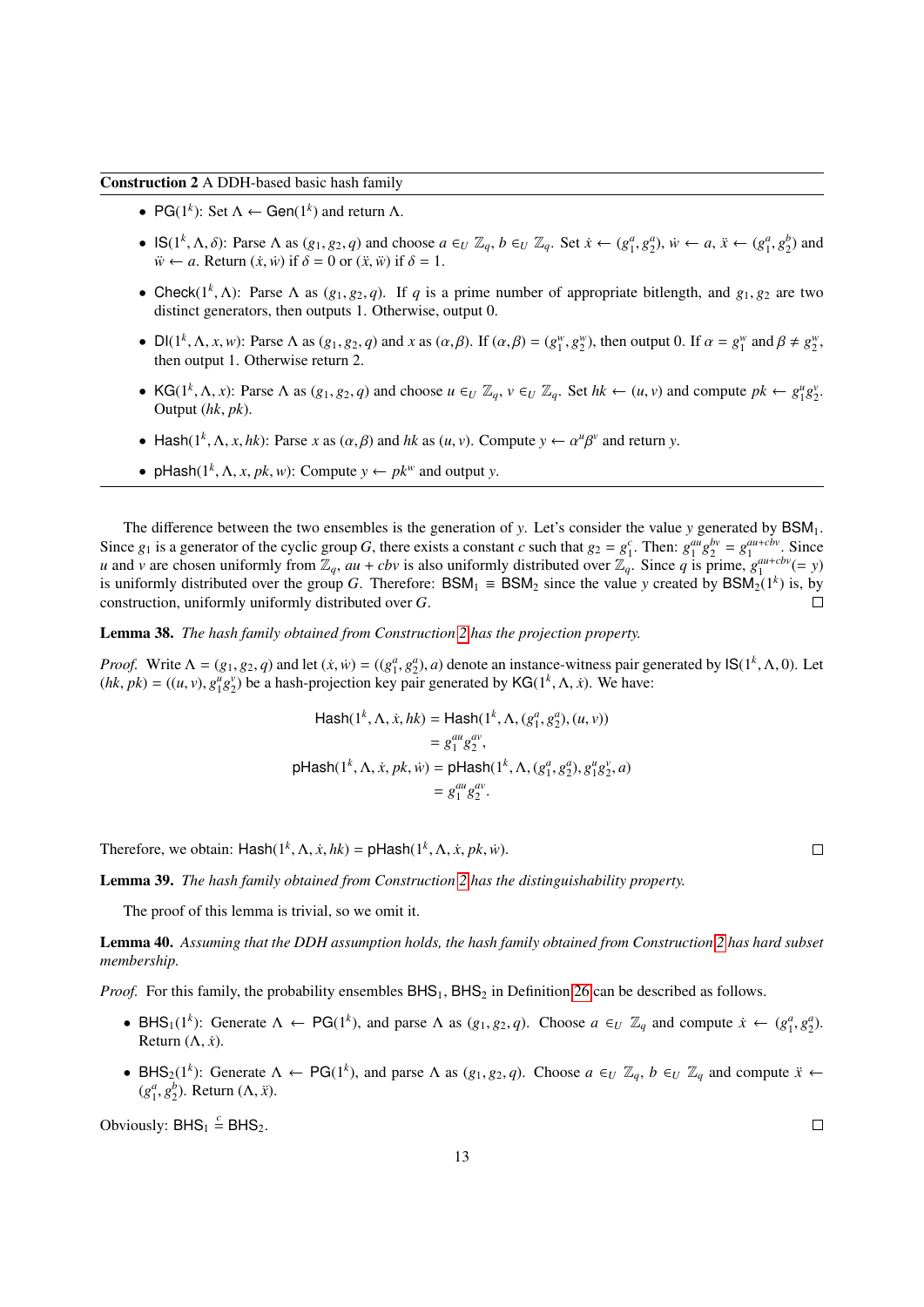### *5.2. Instantiation under the Learning with Errors Assumption*

We start this section with some preliminaries related to the discretization of probabilistic distributions.

We consider the quotient ring  $\mathbb{R}/\mathbb{Z}$  representing the segment [0, 1) with addition modulo 1. Let  $\beta$  be an arbitrary positive real number. We denote by Ψβ the distribution over  $\mathbb{R}/\mathbb{Z}$  obtained by sampling from a normal variable with positive real number. We denote by  $\mathbf{r}_{\beta}$  the distribution over  $\mathbb{R}/\mathbb{Z}$  obtain mean 0 and standard deviation  $\beta/\sqrt{2\pi}$  and reducing the result modulo 1.

$$
\Psi_{\beta}: \mathbb{R}/\mathbb{Z} \longrightarrow \mathbb{R}^+ \\
 r \longmapsto \sum_{k=-\infty}^{\infty} \frac{1}{\beta} \exp\left(-\pi \left(\frac{r-k}{\beta}\right)^2\right).
$$

**Definition 41** ([\[38\]](#page-19-27)). *Given an arbitrary integer*  $q \ge 2$ *, an arbitrary distribution*  $\phi : \mathbb{R}/\mathbb{Z} \to \mathbb{R}^+$ *, the* discretization *of*  $\phi$  and  $\phi$  and  $\phi$  and  $\phi$  are  $\mathbb{R}$  is defined as:  $\phi$  *over*  $\mathbb{Z}_q$  *is defined as:* 

$$
\overline{\phi}: \mathbb{Z}_q \longrightarrow \mathbb{R}^+ \n i \longmapsto \int_{(i-1/2)/q}^{(i+1/2)/q} \phi(x) dx.
$$

Let Gen(1<sup>k</sup>) be a PPT algorithm taking a security parameter *k* as input and outputs a description  $(q, m, \chi)$ , where  $\eta = \text{Poly}(k)$  and  $\chi = \overline{\Psi}$  where  $\alpha \in (2\sqrt{k}/q, 1)$ Let Gen( $1^{\infty}$ ) be a PP1 algorithm taking a security param *q* is a prime, *m* = Poly(*k*) and  $\chi = \overline{\Psi}_{\alpha}$  where  $\alpha \in (2 \sqrt{k}/q, 1)$ .

<span id="page-13-0"></span>Assumption 42 ([\[38\]](#page-19-27)). *The* decision version of the learning with errors (LWE) assumption *assumes that that there is no non-uniform PPT algorithm distinguishing the following two probability ensembles* LWE<sub>1</sub>={LWE<sub>1</sub>(1<sup>k</sup>)}<sub>*k*∈N *and*</sub>  $LWE_2 = {LWE_2(1^k)}_{k \in \mathbb{N}}$  *defined as:* 

- LWE<sub>1</sub>(1<sup>k</sup>): Set  $(q, m, \chi) \leftarrow$  Gen(1<sup>k</sup>) and choose  $A \in_U (\mathbb{Z}_q)^{m \times k}$ ,  $\vec{s} \in_U (\mathbb{Z}_q)^k$ ,  $\vec{e} \in_{\chi} (\mathbb{Z}_q)^m$  (which means each entry *of*  $\vec{e}$  *is independently drawn from*  $\mathbb{Z}_q$  *according to*  $\chi$ *). Compute*  $\vec{b} \leftarrow A\vec{s} + \vec{e}$  *mod* q and output  $((q, m, \chi), A, \vec{b})$ .
- LWE<sub>2</sub>(1<sup>k</sup>): Operate as LWE<sub>1</sub>(1<sup>k</sup>) except that  $\vec{b} \in U (\mathbb{Z}_q)^m$ .

Remark 43. *Assumption [42](#page-13-0) describes only the decision version of LWE problem. Nonetheless, the hardness of this decision problem is the same as the LWE problem itself [\[38\]](#page-19-27).* 

Remark 44. *The LWE problem is an average-case problem. However, Regev showed that its hardness is implied by both the worst-case hardness of the* shortest independent vector problem *(SIVP) and the worst-case hardness of the* decision version of the shortest vector problem *(GapSVP) (see Theorem 1 of [\[38\]](#page-19-27)). In other words, if the LWE problem is e*ffi*ciently solvable, so are both the SIVP and GapSVP. Since these two problems are believed to be hard even for quantum algorithms [\[39\]](#page-19-28), so is the LWE problem.*

Before presenting our LWE-based instantiation of basic hash family, we need to recall the key generation algorithm of a LWE-based public key cryptosystem presented by Gentry *et al.* to be used as a building block [\[17\]](#page-19-6).

- Message space:  $\{0, 1\}$ .
- Setup(1<sup>k</sup>): Uniformly chooses a prime *q* such that  $q \in [k^2, 2k^2]$ . Set  $m \leftarrow (1 + \varepsilon)(k + 1) \log q$  (where  $\varepsilon > 0$  is an arbitrary constant and arbitrarily choose  $\alpha$  such that  $\alpha = o(1/(\sqrt{k} \log k))$  (e.g.  $\alpha = \frac{1}{\sqrt{k}}$ ) Se arbitrary constant and arbitrarily choose  $\alpha$  such that  $\alpha = o(1/(n\Delta))$ √  $(\overline{k} \log k)$ ) (e.g.,  $\alpha = \frac{1}{\sqrt{k}(\log k)^2}$ ). Set  $\chi \leftarrow \overline{\Psi}_{\alpha}$  and  $\Lambda \leftarrow (q, m, \chi)$ . Output  $\Lambda$ .
- KeyGen(1<sup>k</sup>,  $\Lambda$ ): Parse  $\Lambda$  as  $(q, m, \chi)$ . Choose  $A \in U$  ( $\mathbb{Z}_q$ )<sup>*m*×*k*</sup>,  $\vec{s} \in U$  ( $\mathbb{Z}_q$ )<sup>*k*</sup> and  $\vec{e} \in \chi$  ( $\mathbb{Z}_q$ )<sup>*m*</sup>. Compute  $\vec{b} \leftarrow$  $A\vec{s} + \vec{e}$  mod *q* and set *pubk*  $\leftarrow (A, \vec{b})$  and  $sk \leftarrow \vec{s}$ . Return the public-private key pair (*pubk*, *sk*).

**Definition 45** ([\[17\]](#page-19-6)). *A public key*  $(A, \vec{b})$  *is* messy *if and only if, for all*  $m_0, m_1 \in \{0, 1\}$ *, the statistical difference between the distributions of*  $Enc_{A,\vec{b}}(m_0)$  *and*  $Enc_{A,\vec{b}}(m_1)$  *is negligible where*  $Enc$  *denotes the encryption algorithm of*<br>*the cryptosystem the cryptosystem.*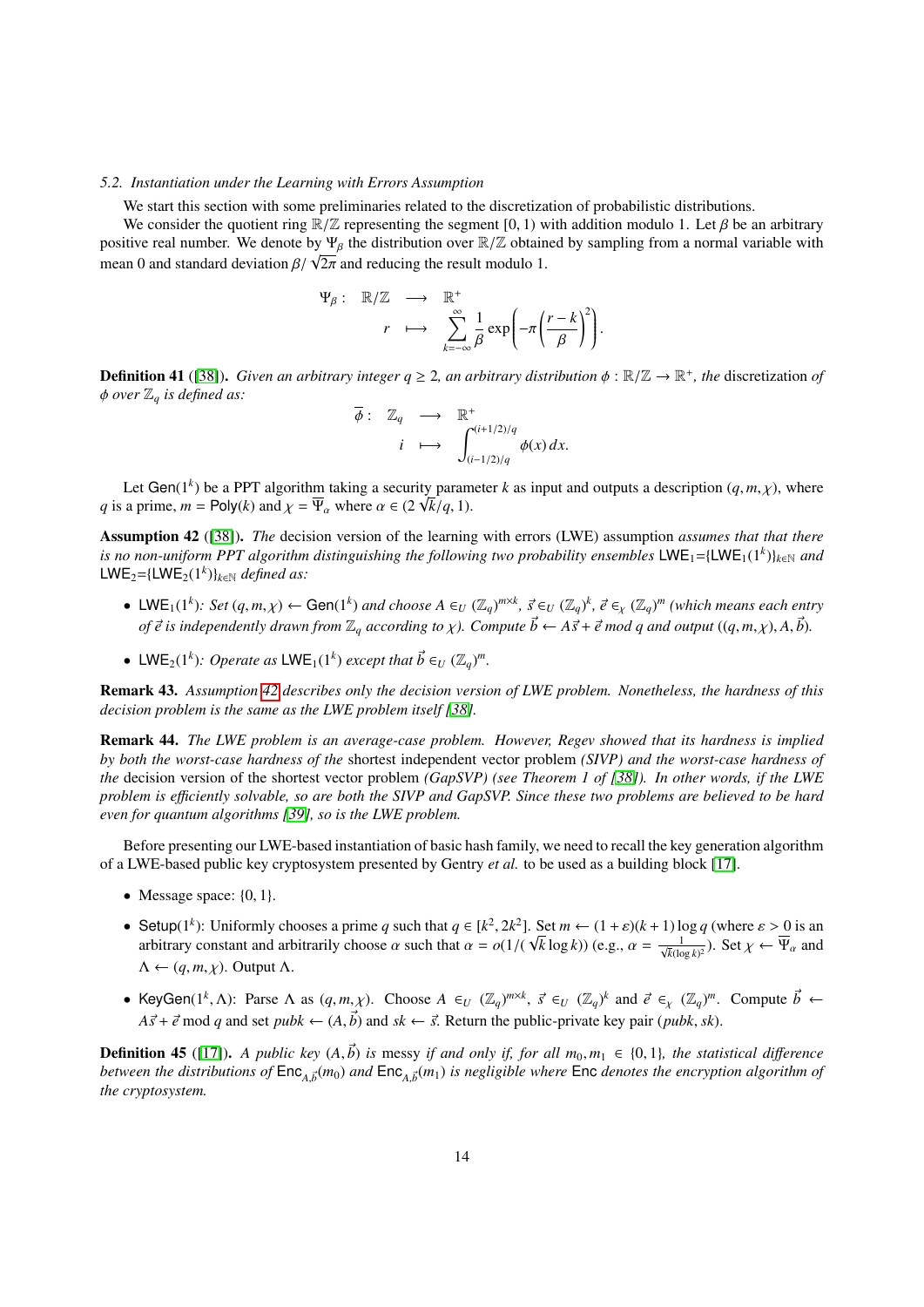We would like to point out that any ciphertext produced under messy public keys carries no information (statistically) about the encrypted message. Therefore, for any (even unbounded) adversary, recovery of the corresponding plaintext is impossible. Gentry *et al.* showed that, if the construction parameters were appropriately chosen, their cryptosystem held the following properties.

- P1 It provides security against chosen plaintext attack. [For our construction, we only need semantic security.]
- P2 All but an at most  $2/q^k$ -fraction of  $(A, \vec{b}) \in ((\mathbb{Z}_q)^{m \times k}, (\mathbb{Z}_q)^m)$  is messy.
- P3 There exists an efficient algorithm IsMessy that identifies messy public keys. It takes a public key  $(A, \vec{b})$ , a trapdoor *T* as input and outputs an indicator. IsMessy has the following properties.
	- IsMessy outputs 1 on an overwhelming fraction of all possible public keys which may be maliciously generated.
	- If IsMessy( $A, T, \vec{b}$ ) outputs 1 on a public key  $(A, \vec{b})$ , then  $(A, \vec{b})$  is indeed messy.

We do not know how to gain distinguishability as defined in Definition [13.](#page-5-2) Instead, we will be able to obtained a relaxed version defined as follows.

**Definition 46** (Relaxed Distinguishability). *For any legal hash parameter*  $\Lambda$ , *any instance-witness pair*  $(x, w) \in$ ({0, <sup>1</sup>} ∗ ) <sup>2</sup> *which may be maliciously generated, we require:*

$$
\mathsf{DI}(1^k, \Lambda, x, w) = \begin{cases} 0 & \text{if } (x, w) \in \mathbb{R}_\Lambda, \\ 1 & \text{if } (x, w) \in \mathbb{R}_\Lambda, \\ 0 \text{ or } 2 & \text{otherwise.} \end{cases}
$$

In our framework for  $OT<sub>t</sub><sup>n</sup>$ , the only usage of DI is to check the legalities of instance-witness vectors. According to the legality definition (Definition [17\)](#page-5-3), an instance-witness vector is called legal if and only if it has at least  $n - t$ entries that on receiving them DI outputs 1. Therefore, this relaxed distinguishability is sufficient for our objective.

Our LWE-based basic hash family whose syntax is specified in Section [4.1](#page-6-2) is described in Construction [3.](#page-15-0)

### Lemma 47. *The hash family obtained from Construction [3](#page-15-0) has smoothness.*

*Proof.* Let  $\Lambda = (q, m, \chi)$  be a legal hash parameter. Let  $(\ddot{x}, \ddot{w}) = ((A, \vec{b}), (1, T))$  be an instance-witness pair generated by  $\text{IS}(1^k, \Lambda, 1)$ . For this family, the probability ensembles  $\text{BSM}_1$  and  $\text{BSM}_2$  from Definition [23](#page-6-1) can be described as follows follows.

- BSM<sub>1</sub>(1<sup>*k*</sup>): Choose  $a \in U$  {0, 1} and compute  $pk \leftarrow \text{Enc}_{A, \vec{b}}(a)$ . Set  $y \leftarrow a$  and output  $(pk, y)$ .
- BSM<sub>2</sub>(1<sup>*k*</sup>): Choose *a'* ∈*U* {0, 1} and compute  $pk$  ← Enc<sub>*A*, $\vec{b}$ </sub>(*a'*). Pick *y* ∈*U* {0, 1} and output (*pk*, *y*).

It is easy to see that the second component of each ensemble is uniformly distributed. The difference between these two ensembles is their first value denoted by *pk*. In the case of  $\text{BSM}_1(1^k)$ , it is the encryption of *y* while, for  $\text{BSM}_2(1^k)$ , it corresponds to the encryption of *a'*. Because  $(A, \vec{b})$  is messy, the two distributions of this value *pk* are statistically indistinguishable. Therefore,  $BSM_1 \stackrel{s}{=} BSM_2$ .

## Lemma 48. *The hash family obtained from Construction [3](#page-15-0) has the projection property.*

*Proof.* Let  $(\dot{x}, \dot{w}) = ((A, \vec{b}), (0, \vec{e}, \vec{s}))$  be an instance-witness generated by  $\mathsf{IS}(1^k, \Lambda, 0)$ . Obviously,  $((A, \vec{b}), \vec{s})$  is a normal public-private key pair. Then, we have: public-private key pair. Then, we have:

$$
\mathsf{Hash}(1^k, \Lambda, \dot{x}, hk) = a
$$

and

pHash
$$
(1^k, \Lambda, \dot{x}, pk, \dot{w}) = \text{Dec}_{\vec{s}}(\alpha) = \text{Dec}_{\vec{s}}(\text{Enc}_{A, \vec{b}}(a)) = a
$$

This means that, for any  $(\Lambda, \dot{x}, \dot{w})$  generated by the hash family, it holds: Hash $(1^k, \Lambda, \dot{x}, hk) = p$ Hash $(1^k, \Lambda, \dot{x}, pk, \dot{w})$ .

Lemma 49. *The hash family obtained from Construction [3](#page-15-0) has the distinguishability property.*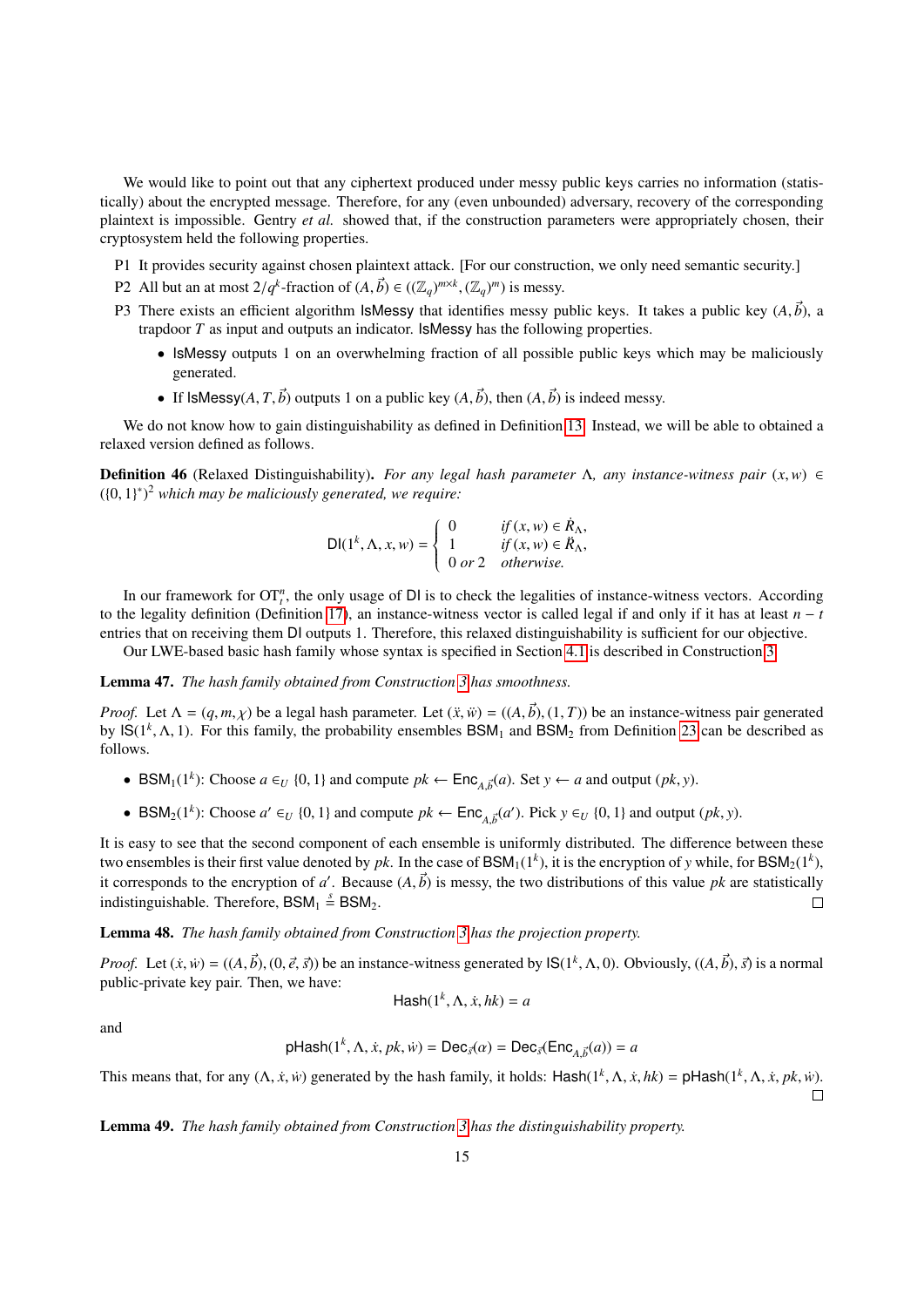## Construction 3 A LWE-based basic hash family

<span id="page-15-0"></span>(Setup, KeyGen, Enc, Dec) representing the cryptosystem from [\[17\]](#page-19-6) where the parameters of Setup were tuned so that properties P1, P2 and P3 hold.

- PG( $1^k$ ): Set  $\Lambda \leftarrow$  Setup( $1^k$ ) and return  $\Lambda$ .
- IS( $1^k$ ,  $\Lambda$ ,  $\delta$ ): Parse  $\Lambda$  as  $(q, m, \chi)$  and choose  $A \in U$  ( $\mathbb{Z}_q$ )<sup> $m \times k$ </sup> along with its trapdoor  $T$ ,  $\vec{s} \in U$  ( $\mathbb{Z}_q$ )<sup>k</sup> and  $\vec{e} \in \mathbb{Z}_q$ <br>( $\mathbb{Z}_q$ )<sup>*m*</sup> Compute  $\dot{x} \in (A \setminus A \times \vec{s})$  and  $\epsilon$ ) and  $(\mathbb{Z}_q)^m$ . Compute  $\dot{x} \leftarrow (A, A\vec{s} + \vec{e} \mod q)$  and set  $\dot{w} \leftarrow (0, \vec{e}, \vec{s})$ . Pick  $\vec{b} \in U$   $(\mathbb{Z}_q)^m$  such that  $|s\text{Messy}(A, T, \vec{b})| = 1$ and set  $\ddot{x} \leftarrow (A, \vec{b})$ ,  $\ddot{w} \leftarrow (1, T)$ . Output  $(\dot{x}, \dot{w})$  if  $\delta = 0$ ,  $(\ddot{x}, \ddot{w})$  if  $\delta = 1$ .
- Check( $1^k$ ,  $\Lambda$ ): Parse  $\Lambda$  as  $(q, m, \chi)$ . If *q* is a prime number, *m* is a positive integer, and  $\chi$  is a discretization of an appropriate distribution then output 1. Otherwise, return 0. an appropriate distribution then output 1. Otherwise, return 0.
- $Dl(1^k, \Lambda, x, w)$ : Parse  $\Lambda$  as  $(q, m, \chi)$  and  $x$  as  $(A, \vec{b})$ . Let *i* denote the value of *w*'s first entry. If  $i = 0$ , then  $(0, \vec{a}, \vec{b}) \leftarrow w$ : of the rule of  $T \leftarrow w$ : otherwise output 2. Perform the following check  $(0, \vec{e}, \vec{s}) \leftarrow w$ ; if  $i = 1$ , then  $(1, T) \leftarrow w$ ; otherwise output 2. Perform the following checks:
	- if  $i = 0$ : Check  $\vec{b}, \vec{e} \in (\mathbb{Z}_q)^m$ ,  $A \in (\mathbb{Z}_q)^{m \times k}$ ,  $\vec{s} \in (\mathbb{Z}_q)^k$  and  $\vec{b} = A\vec{s} + \vec{e} \mod q$ . If the checks are all successful then output 0; else output 2 successful then output 0; else output 2.
	- $\vec{b}$  if *i* = 1: Check  $\vec{b}$  ∈ ( $\mathbb{Z}_q$ )<sup>*m*, *A* ∈ ( $\mathbb{Z}_q$ )<sup>*m*×*k*</sup>, *T* is a trapdoor and IsMessy(*A*, *T*,  $\vec{b}$ ) = 1. If the checks are all successful then output 1; otherwise output 2</sup> successful then output 1; otherwise output 2.
- KG( $1^k$ ,  $\Lambda$ , *x*): Parse  $\Lambda$  as  $(q, m, \chi)$  and *x* as  $(A, \vec{b})$ . Choose  $a \in U$  {0, 1} and compute  $\alpha \leftarrow \text{Enc}_{A, \vec{b}}(a)$ . Set  $hk \leftarrow a, nk \leftarrow \alpha$  and output  $(hk, nk)$  $hk \leftarrow a, pk \leftarrow \alpha$  and output  $(hk, pk)$ .
- Hash $(1^k, \Lambda, x, hk)$ : Output  $hk$ .
- pHash( $1^k$ ,  $\Lambda$ ,  $x$ ,  $pk$ ,  $w$ ): Parse  $\Lambda$  as  $(m, q, \chi)$  and  $w$  as  $(0, \vec{e}, \vec{s})$ . Compute  $a \leftarrow \text{Dec}_{\vec{s}}(pk)$  and output  $a$ .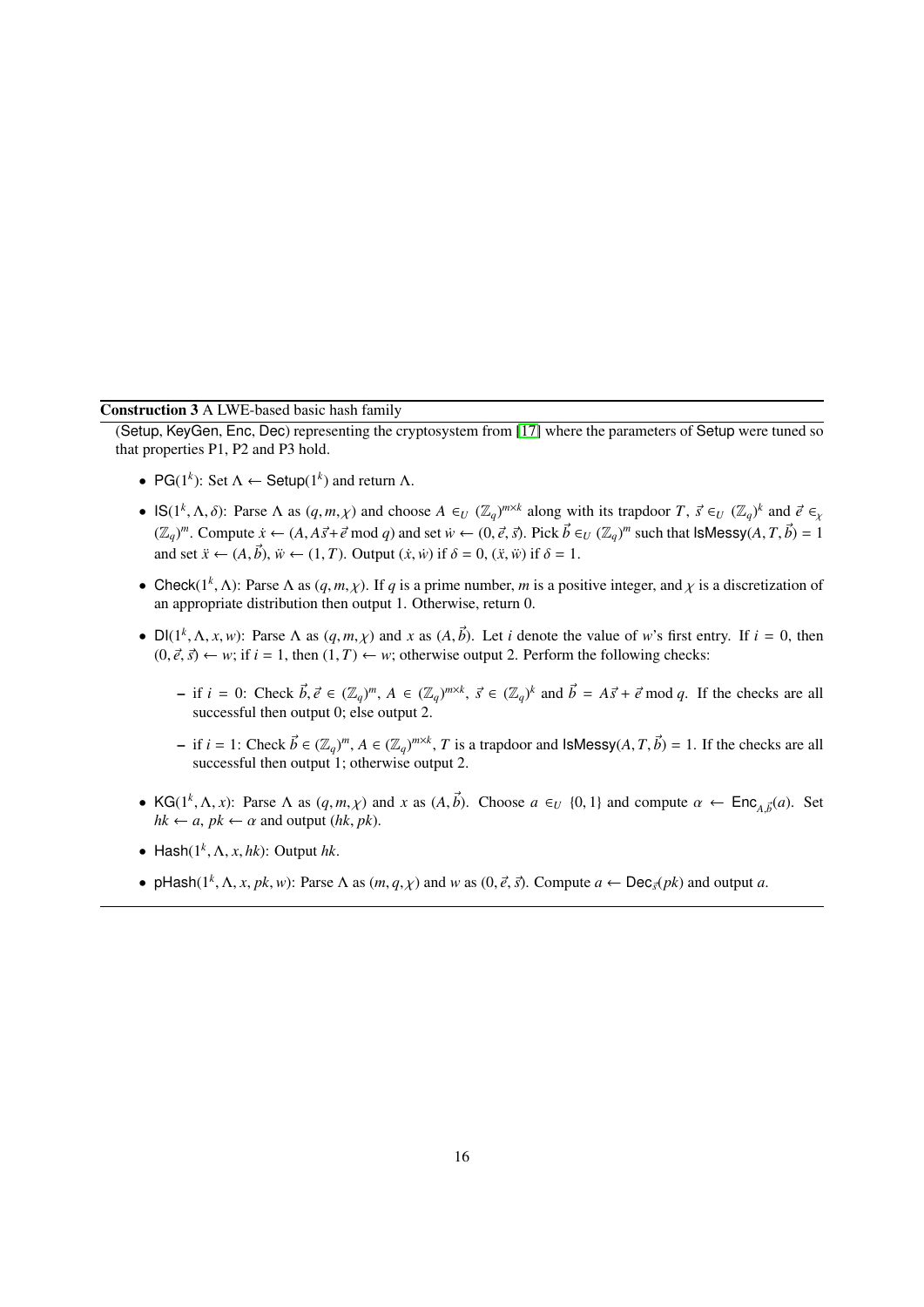*Proof.* Let <sup>Λ</sup> be a legal hash parameter, (*x*,*w*) an instance-witness pair that may be maliciously generated. It is trivial to see that DI outputs 0 if  $(x, w)$  can be generated by  $\mathsf{IS}(1^k, \Lambda, 0)$  (i.e.,  $(x, w) \in \mathbb{R}_{\Lambda}$ ).<br>Recalling the property of algorithm IsMessy, we know that if DI outputs 1, the

Recalling the property of algorithm IsMessy, we know that if DI outputs 1, then  $(x, w) \in \mathring{R}_{\Lambda}$ ; if  $(x, w) \in \mathring{R}_{\Lambda}$ , then with probability almost 1 DI outputs 1 with probability almost 1.

Lemma 50. *Assuming the LWE assumption holds, the hash family obtained from Construction [3](#page-15-0) has hard subset membership.*

*Proof.* For this family, the probability ensembles  $BHS_1$ ,  $BHS_2$  from Definition [26](#page-7-4) can be described as follows.

- BHS<sub>1</sub>(1<sup>k</sup>): Generate  $\Lambda \leftarrow \text{PG}(1^k)$  and parse it as  $(q, m, \chi)$ . Choose  $A \in U(\mathbb{Z}_q)^{m \times k}$  along with its trapdoor *T*,<br>  $\vec{\kappa} \in U(\mathbb{Z}_q)^k$  and  $\vec{\kappa} \in (\mathbb{Z}_q)^m$ . Compute  $\kappa \in (A \land \vec{\kappa} + \vec{\kappa} \mod q)$  and output  $\vec{s} \in U$  ( $\mathbb{Z}_q$ )<sup>k</sup> and  $\vec{e} \in \mathbb{Z}_q$  ( $\mathbb{Z}_q$ )<sup>m</sup>. Compute  $\dot{x} \leftarrow (A, A\vec{s} + \vec{e} \mod q)$  and output  $(\Lambda, \dot{x})$ .
- BHS<sub>2</sub>(1<sup>k</sup>): Generate  $\Lambda \leftarrow PG(1^k)$  and parse it as  $(q, m, \chi)$ . Choose  $A \in U(\mathbb{Z}_q)^{m \times k}$  along with its trapdoor *T* and  $\mathbb{Z}_p^k \in C(\mathbb{Z}_q)^m$  with  $\mathbb{Z}_p^k$  and  $\mathbb{Z}_p^k$  and  $\mathbb{Z}_p^k$  and  $\mathbb{Z}_p^k$  and  $\$ pick  $\vec{b} \in U$  ( $\mathbb{Z}_q$ )<sup>*m*</sup> such that IsMessy(*A*, *T*,  $\vec{b}$ ) = 1. Set  $\ddot{x} \leftarrow (A, \vec{b})$  and output ( $\Lambda$ ,  $\ddot{x}$ ).

Obviously,  $BHS_1 \stackrel{c}{=} BHS_2$ .

 $\Box$ 

Since, in our basic hash family, each instance holds a matrix *A*, so does the hash family resulting from Construction [1.](#page-7-0) It is trivial to show that this hash family can be improved by each instance vector sharing a common matrix *A*. However, to securely instantiate our framework for  $OT_t^n$ , it cannot be improved by all instance vectors sharing a common matrix *A*. The reason is that, in this case, seeing *A*'s trapdoor *T* in Step S2 of the framework Π, the sender can distinguish smooth instances and projective instances of the unchosen instance vectors and thus he can deduce the receiver's private input.

### <span id="page-16-0"></span>*5.3. Instantiation under the Decisional Quadratic Residuosity Assumption*

Let Gen(1*<sup>k</sup>* ) be a PPT algorithm taking a security parameter *k* as input and returning an integer *N* being the product of two distinct *k*-bit odd primes. Let  $J_N$  be the subgroup of  $\mathbb{Z}_N^*$  of elements having Jacobi symbol +1.

Assumption 51 ([\[40\]](#page-19-29)). *The* decisional quadratic residuosity (DQR) assumption *assumes that there is no non-uniform*  $PPT$  algorithm distinguishing the following two probability ensembles  $\textsf{DQR}_1$ ={ $\textsf{DQR}_1(1^k)$ }<sub>k∈N</sub> and  $\textsf{DQR}_2$ ={ $\textsf{DQR}_2(1^k)$ }<sub>k∈N</sub> *defined as:*

- DQR<sub>1</sub>(1<sup>k</sup>): Generate  $N \leftarrow$  Gen(1<sup>k</sup>), choose  $r \in U \mathbb{Z}_N^*$  and compute  $x \leftarrow r^2 \mod N$ . Output  $(N, x)$ .
- DQR<sub>2</sub>(1<sup>k</sup>): Operate as DQR<sub>1</sub>(1<sup>k</sup>) except  $x \in U$   $J_N$ .

**Definition 52** ([\[16\]](#page-19-5)). *A hash family*  $H = (PG, \widehat{IS}, \widehat{T}, \widehat{KG},$  Hash, pHash) *is a* verifiably-*ε*-universal projective hashing family, *if for any* Λ *generated by PG*(1<sup>*k*</sup>), any (*x*, *w*̀, *x*̃) *generated by*  $\overline{S}(1^k, \Lambda)$ , *H is projective on <i>x*, and universal on *x*<sup>*x*</sup> *In addition it holds verifiable-s-universallity which is defin*  $x$ . In addition, it holds verifiable-ε-universallity, which is defined as follows.

- For any  $\Lambda$  generated by PG(1<sup>k</sup>), any (w, x, x) generated by  $\widehat{\mathsf{IS}}(1^k, \Lambda)$ , we have:  $\widehat{\mathsf{IT}}(1^k, \Lambda, \dot{x}, \ddot{x}) = \widehat{\mathsf{IT}}(1^k, \Lambda, \ddot{x}, \dot{x}) =$ 1*.*
- For any tuple  $(\Lambda, x_1, x_2)$  which may be maliciously generated, if  $\widehat{\Pi}(1^k, \Lambda, x_1, x_2) = 1$ , then H is  $\varepsilon$ -universal on at least one of  $x_1$  or  $x_2$ *at least one of*  $x_1$  *or*  $x_2$ *.*

We can see that the syntax of a hash family appearing in [\[16\]](#page-19-5) is different from our basic hash family notion. It does not have algorithms like Check or DI. However, it possesses an algorithm  $|\mathbf{T}|$ . There are some additional syntaxic differences not reflected by above definition. In a Halevi and Tauman Kalai hash family, IS does not take any work mode parameter δ and  $\widehat{S}(1^k, \Lambda)$  outputs a tuple  $(\dot{x}, \dot{w}, \ddot{x})$  where typically  $\dot{x}$  and  $\ddot{x}$  are generated in dependent way. In addition, their less generating algorithm  $\widehat{KG}$  does not take any instance pa addition, their key generating algorithm  $\widehat{KG}$  does not take any instance parameter *x*.

Under the DQR assumption, Halevi and Tauman Kalai proposed the following verifiably-ε-universal projective hash family.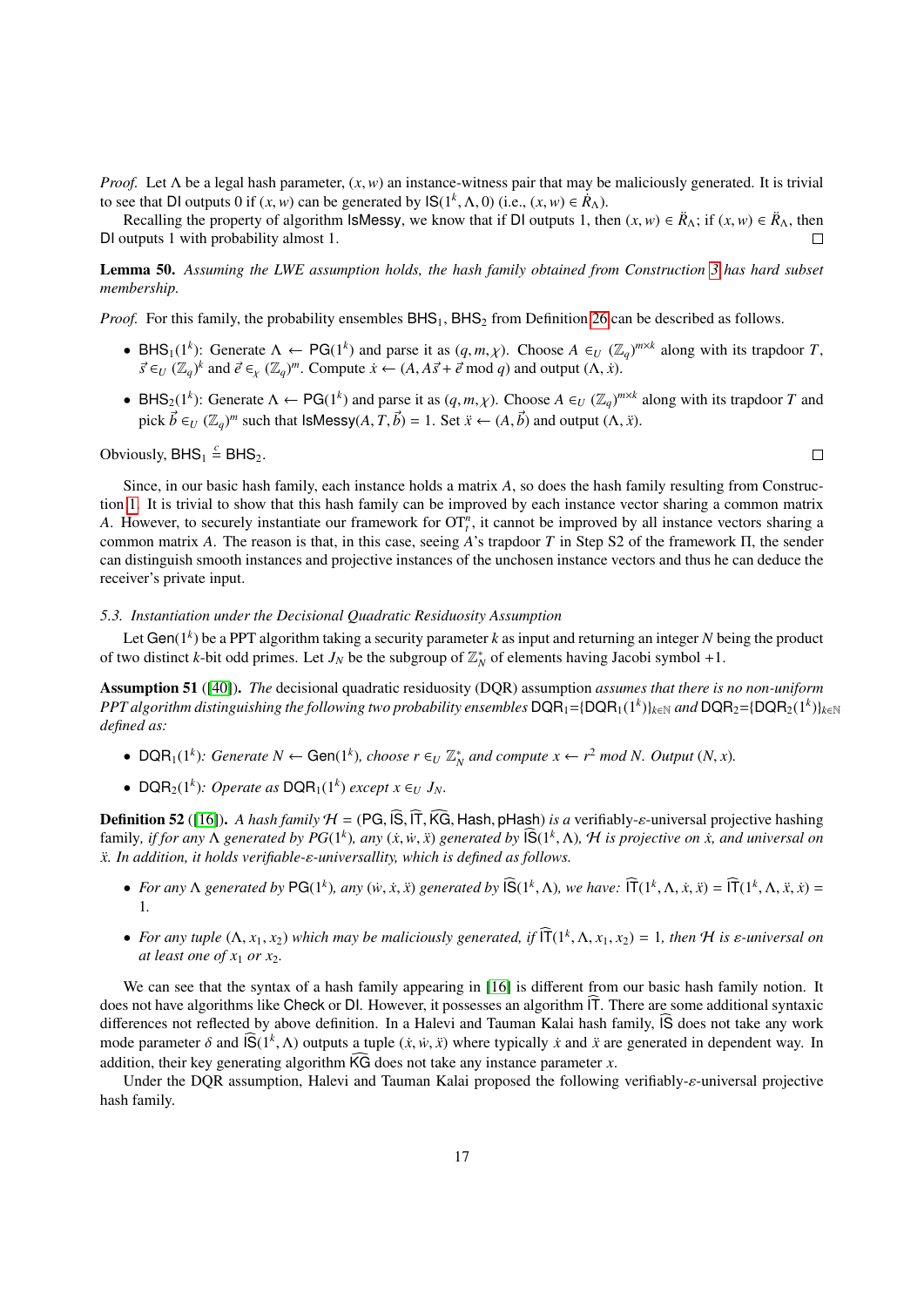## <span id="page-17-1"></span>Construction 4 A verifiably-universal projective hash family [\[16\]](#page-19-5)

- PG(1<sup>k</sup>): Choose uniformly two *k*-bit prime *p*, *q* such that  $p = q = 3 \text{ mod } 4$ . Set  $N \leftarrow pq$ , choose  $a \in U Z_N^*$  and compute  $q \leftarrow a^2 \text{ mod } N$ . Set  $\Lambda \leftarrow (N, q)$  and output  $\Lambda$ and compute  $g \leftarrow a^2 \mod N$ . Set  $\Lambda \leftarrow (N, g)$  and output  $\Lambda$ .
- $\widehat{IS}(1^k, \Lambda)$ : Parse  $\Lambda$  as  $(N, g)$ . Set  $T \leftarrow 2^{\lceil \log N \rceil}$ , choose  $\dot{w} \in U \mathbb{Z}_N$  and compute  $\dot{x} \leftarrow (g^T)^{\dot{w}}$  mod  $N$  and  $\ddot{x} \leftarrow N \dot{x}$ .<br>Output  $(\dot{w} \dot{x} \ddot{w})$ Output  $(w, \dot{x}, \ddot{x})$ .
- $\widehat{\Pi}(1^k, \Lambda, \dot{x}, \ddot{x})$ : Parse  $\Lambda$  as  $(N, g)$ . Checks that  $N > 2^{2n}$ ,  $g, \dot{x} \in Z_N^*$ , and  $\ddot{x} = N \dot{x}$ . Outputs 1 if all these tests pass and 0 otherwise pass and 0 otherwise.
- $\widehat{\text{KG}}(1^k, \Lambda)$ : Parse  $\Lambda$  as  $(N, g)$ . Set  $T \leftarrow 2^{\lceil \log N \rceil}$ , choose  $hk \in U \mathbb{Z}_N$  and compute  $pk \leftarrow (g^T)^{hk} \mod N$ . Output  $(hk, nk)$ (*hk*, *pk*).
- Hash( $1^k$ ,  $\Lambda$ ,  $x$ ,  $hk$ ): Parse  $\Lambda$  as  $(N, g)$  and compute  $y \leftarrow x^{hk}$  mod  $N$ . Output  $y$ .
- pHash( $1^k$ ,  $\Lambda$ , *x*,  $pk$ , *w*): Parse  $\Lambda$  as  $(N, g)$  and compute  $y \leftarrow pk^w \mod N$ . Output *y*.

Our DQR-based basic hash family whose syntax is specified in Sectio[n4.1](#page-6-2) is described in Construction [5.](#page-17-0)

## <span id="page-17-0"></span>Construction 5 A DQR-based basic hash family

- Algorithms PG, KG, Hash, pHash operate as in Construction [4.](#page-17-1)
- IS(1<sup>*k*</sup>,  $\Lambda$ , δ): Parse  $\Lambda$  as (*N*, *g*). Set *T* ← 2<sup>[log *N*</sup>, choose *r* ∈*U*  $\mathbb{Z}_N$  and compute  $\dot{x}$  ← (*g<sup>T</sup>*)<sup>*r*</sup> mod *N*. Set  $\dot{w}$  ← *r*, compute  $\ddot{x}$  ← *N* − (*g<sup>T</sup>*)<sup>*r*</sup> mod *N* and assign compute  $\ddot{x} \leftarrow N - (g^T)^r \text{ mod } N$  and assign  $\ddot{w} \leftarrow r$ . Output  $(\dot{x}, \dot{w})$  if  $\delta = 0$ ; output  $(\ddot{x}, \ddot{w})$  if  $\delta = 1$ .
- Check( $1^k$ ,  $\Lambda$ ): Parse  $\Lambda$  as  $(N, g)$ . If it holds that  $N > 2^{2k}$  and  $g \in Z_N^*$ , then output 1; otherwise, output 0.
- $Dl(1^k, \Lambda, x, w)$ : Parse  $\Lambda$  as  $(N, g)$ . Set  $T \leftarrow 2^{\lceil \log N \rceil}$  and  $r \leftarrow w$ . If  $x = (g^T)^r \mod N$ , then output 0. If  $x = N (g^T)^r \mod N$  then output 1. Otherwise output 2.  $x = N - (g<sup>T</sup>)<sup>r</sup>$  mod *N*, then output 1. Otherwise, output 2.

It is easy to see that the basic hash family obtained from Construction [5](#page-17-0) inherits the universality and projection properties from Construction [4.](#page-17-1)

Lemma 53. *The hash family obtained from Construction [5](#page-17-0) has the distinguishability property.*

*Proof.* Let  $\Lambda$  be a legal hash parameter and  $(x, w)$  an instance-witness pair that may be maliciously generated. It is easy seen that  $DI(1^k, \Lambda, x, w) = 0$  if and only if  $(x, w)$  can be generated by  $IS(1^k, \Lambda, 0)$  (i.e.,  $(x, w) \in R_\Lambda$ ) and  $DI(1^k, \Lambda, x, w) = 1$  if and only if  $(x, w)$  can be generated by  $IS(1^k, \Lambda, 1)$  (i.e.,  $(x, w) \in R_\Lambda$ ) DI( $1^k$ ,  $\Lambda$ ,  $x$ ,  $w$ ) = 1, if and only if  $(x, w)$  can be generated by  $\mathsf{IS}(1^k, \Lambda, 1)$  (i.e.,  $(x, w) \in \mathbb{R}_{\Lambda}$ ).

Lemma 54. *Assuming that the DQR assumption holds, the hash family obtained from Construction [5](#page-17-0) has hard subset membership.*

*Proof.* For this family, the probability ensembles  $BHS_1$  and  $BHS_2$  from Definition [26](#page-7-4) can be described as follows.

- BHS<sub>1</sub>(1<sup>*k*</sup>): Generate (*N*, *g*) ← PG(1<sup>*k*</sup>). Set *T* ← 2<sup>[log *N*], choose *r* ∈<sub>*U*</sub>  $\mathbb{Z}_N$  and compute  $\dot{x}$  ← ( $g^T$ )<sup>*r*</sup> mod *N*.</sup> Output  $(\Lambda, \dot{x})$ .
- BHS<sub>2</sub>(1<sup>*k*</sup>): Operate as BHS<sub>1</sub>(1<sup>*k*</sup>) except that it outputs (Λ, *x*̄), where  $\ddot{x}$  ←  $N (g<sup>T</sup>)<sup>r</sup>$  mod *N*.

It is easy to see that  $(g<sup>T</sup>)<sup>r</sup>$  mod *N* is a quadratic residue modulo *N* and *N* is a Blum integer. Following the properties of Blum integers,  $N - (g^T)^r \mod N$  is not a quadratic residue and  $N - (g^T)^r \mod N \in J_N$ . Therefore, if the DQR assumption holds, we have:  $BHS_1 \stackrel{c}{=} BHS_2$ .  $\Box$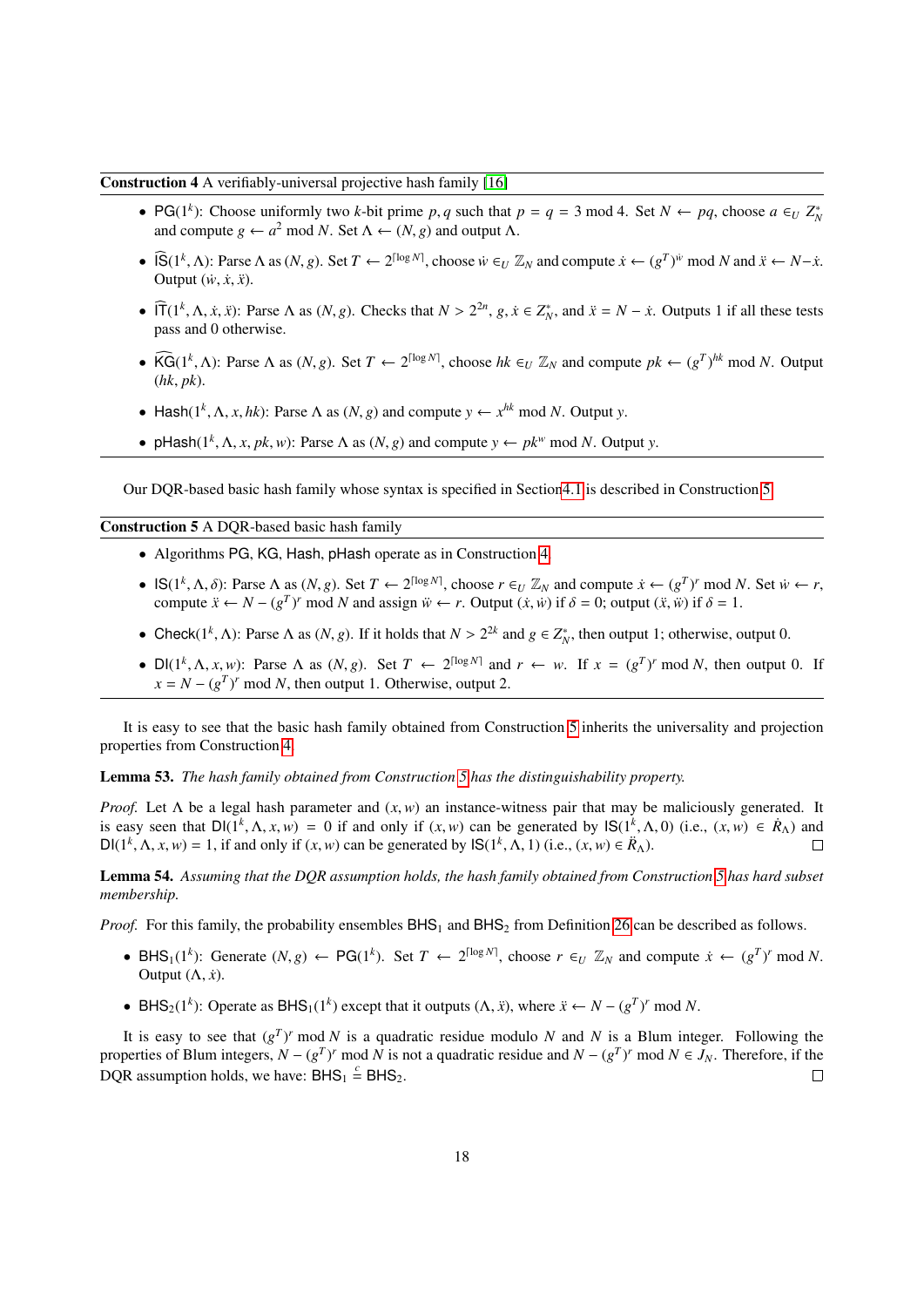## *5.4. Instantiation under the Decisional N-th Residuosity Assumption*

We use the same parameter generator  $Gen(1<sup>k</sup>)$  as in Section [5.3.](#page-16-0)

Assumption 55 ([\[41\]](#page-19-30)). *The* decisional *N*-th residuosity (DNR) assumption *assumes that there is no non-uniform PPT*  $a$ lgorithm distinguishing the following two probability ensembles  $DNR_1 = \{DNR_1(1^k)\}_{k\in\mathbb{N}}$  and  $DNR_2 = \{DNR_2(1^k)\}_{k\in\mathbb{N}}$ *defined as follows:*

- DNR<sub>1</sub>(1<sup>k</sup>): Generate  $N \leftarrow$  Gen(1<sup>k</sup>) and choose  $a \in U \mathbb{Z}_{N^2}^*$ . Compute  $b \leftarrow a^N \mod N^2$  and output  $(N, b)$ .
- DNR<sub>2</sub>(1<sup>k</sup>): Operate as DNR<sub>1</sub>(1<sup>k</sup>) except that  $b \in U \mathbb{Z}_{N^2}^*$ .

Similarly to our DQR-based basic hash family, our DNR-based basic hash family is built from Halevi and Kalai's DNR-based verifiably-ε-universal projective hash family [\[16\]](#page-19-5). The modifications and security proofs are similar too. To save space, we omit these details and only describe our basic hash family in Construction [6.](#page-18-10)

<span id="page-18-10"></span>Construction 6 A DNR-based basic hash family

- PG(1<sup>k</sup>): Generate  $N \leftarrow$  Gen(1<sup>k</sup>), choose  $a \in U Z_{N^2}^*$  and compute  $g \leftarrow a^N \mod N$ . Set  $\Lambda \leftarrow (N, g)$  and return Λ.
- $\mathsf{IS}(1^k, \Lambda, \delta)$ : Parse  $\Lambda$  as  $(N, g)$ . Set  $T \leftarrow N^{[2\log N]}$ , choose  $r \in U \mathbb{Z}_N^*$  and compute  $\dot{x} \leftarrow (g^T)^r \mod N^2$ . Set  $\dot{y} \leftarrow (r, 0)$ ,  $y \in U \mathbb{Z}^*$ , choose  $\ddot{y} \leftarrow (g^T)^r (1 + y)$  mod  $N^2$  and  $\ddot{y} \leftarrow (r, y)$ .  $\dot{w} \leftarrow (r, 0), v \in_U \mathbb{Z}_N^*$ , choose  $\ddot{x} \leftarrow (g^T)^r (1 + vN) \text{ mod } N^2$  and  $\ddot{w} \leftarrow (r, v)$ . Output  $(\dot{x}, \dot{w})$  if  $\delta = 0$ ; output  $(\ddot{x}, \ddot{w})$ if  $\delta = 1$ .
- Check( $1^k$ ,  $\Lambda$ ): Parse  $\Lambda$  as  $(N, g)$ . If  $N > 2^{2k}$  and  $g \in \mathbb{Z}_{N^2}^*$ , then output 1. Otherwise, output 0.
- $D[(1^k, \Lambda, x, w)]$ : Parse  $\Lambda$  as  $(N, g)$  and w as  $(r, v)$ . If  $v = 0$ ,  $r \in \mathbb{Z}_N^*$  and  $x = (g^T)^r \mod N^2$ , then output 0. If  $v \neq 0$ ,  $r, v \in \mathbb{Z}^*$  and  $r = (g^T)^r (1 + v)$  mod  $N^2$  then output 1. Otherwise, output 2  $v \neq 0$ ,  $r, v \in \mathbb{Z}_N^*$  and  $x = (g^T)^r (1 + vN) \text{ mod } N^2$ , then output 1. Otherwise, output 2.
- KG( $1^k$ ,  $\Lambda$ , *x*): Parse  $\Lambda$  as  $(N, g)$ . Set  $T \leftarrow N^{[2\log N]}$ , choose  $hk \in U \mathbb{Z}_{N^2}$  and compute  $pk \leftarrow (g^T)^{hk} \mod N^2$ .<br>Output  $(hk, nk)$ Output (*hk*, *pk*).
- Hash $(1^k, \Lambda, x, hk)$ : Output  $x^{hk}$  mod  $N^2$ .
- pHash( $1^k$ ,  $\Lambda$ ,  $x$ ,  $pk$ ,  $w$ ): Output  $pk^w$  mod  $N^2$ .

### Bibliography

### References

- <span id="page-18-0"></span>[1] M. O. Rabin, How to exchange secrets by oblivious transfer, Tech. Rep. Technical Report TR-81, Aiken Computation Lab, Harvard University (1981).
- <span id="page-18-1"></span>[2] J. Kilian, Founding cryptography on oblivious transfer, in: 20th Annual ACM Symposium on Theory of Computing (STOC'88), ACM Press, Chicago, USA, 1988, pp. 20 – 31.
- <span id="page-18-2"></span>[3] Y. Lindell, B. Pinkas, Privacy preserving data mining, Journal of Cryptology 15 (2002) 177–206.
- <span id="page-18-3"></span>[4] M. Naor, B. Pinkas, Computationally secure oblivious transfer, Journal of Cryptology 18 (1) (2005) 1–35.
- <span id="page-18-4"></span>[5] M. Green, S. Hohenberger, Practical adaptive oblivious transfer from simple assumptions, in: Y. Ishai (Ed.), 8th Theory of Cryptography Conference (TCC'11), Vol. 6597, Springer - Verlag, Providence, USA, 2011, pp. 347 – 363.
- <span id="page-18-5"></span>[6] W. Ogata, K. Kurosawa, Oblivious keyword search, Journal of complexity 20 (2) (2004) 356–371.
- <span id="page-18-6"></span>[7] B. Aiello, Y. Ishai, O. Reingold, Priced oblivious transfer: How to sell digital goods, in: B. Pfitzmann (Ed.), Advances in Cryptology - Eurocrypt'01, Vol. 2045 of Lecture Notes in Computer Science, Springer - Verlag, Innsbruck, Austria, 2001, pp. 119 – 135.
- <span id="page-18-7"></span>[8] R. Cramer, V. Shoup, Universal hash proofs and a paradigm for adaptive chosen ciphertext secure public-key encryption, in: L. R. Knudsen (Ed.), Advances in Cryptology - Eurocrypt'02, Vol. 2332 of Lecture Notes in Computer Science, Springer - Verlag, Amsterdam, The Netherlands, 2002, pp. 45 – 64.
- <span id="page-18-8"></span>[9] M. Naor, B. Pinkas, Efficient oblivious transfer protocols, in: 12th Annual ACM-SIAM Symposium on Discrete Algorithms (SODA'01), Society for Industrial and Applied Mathematics, Washington, USA, 2001, pp. 448 – 457.
- <span id="page-18-9"></span>[10] M. Green, S. Hohenberger, Blind identity-based encryption and simulatable oblivious transfer, in: K. Kurosawa (Ed.), Advances in Cryptology - Asiacrypt'07, Vol. 4833 of Lecture Notes in Computer Science, Springer - Verlag, Kuching, Malaysia, 2007, pp. 265 – 282.